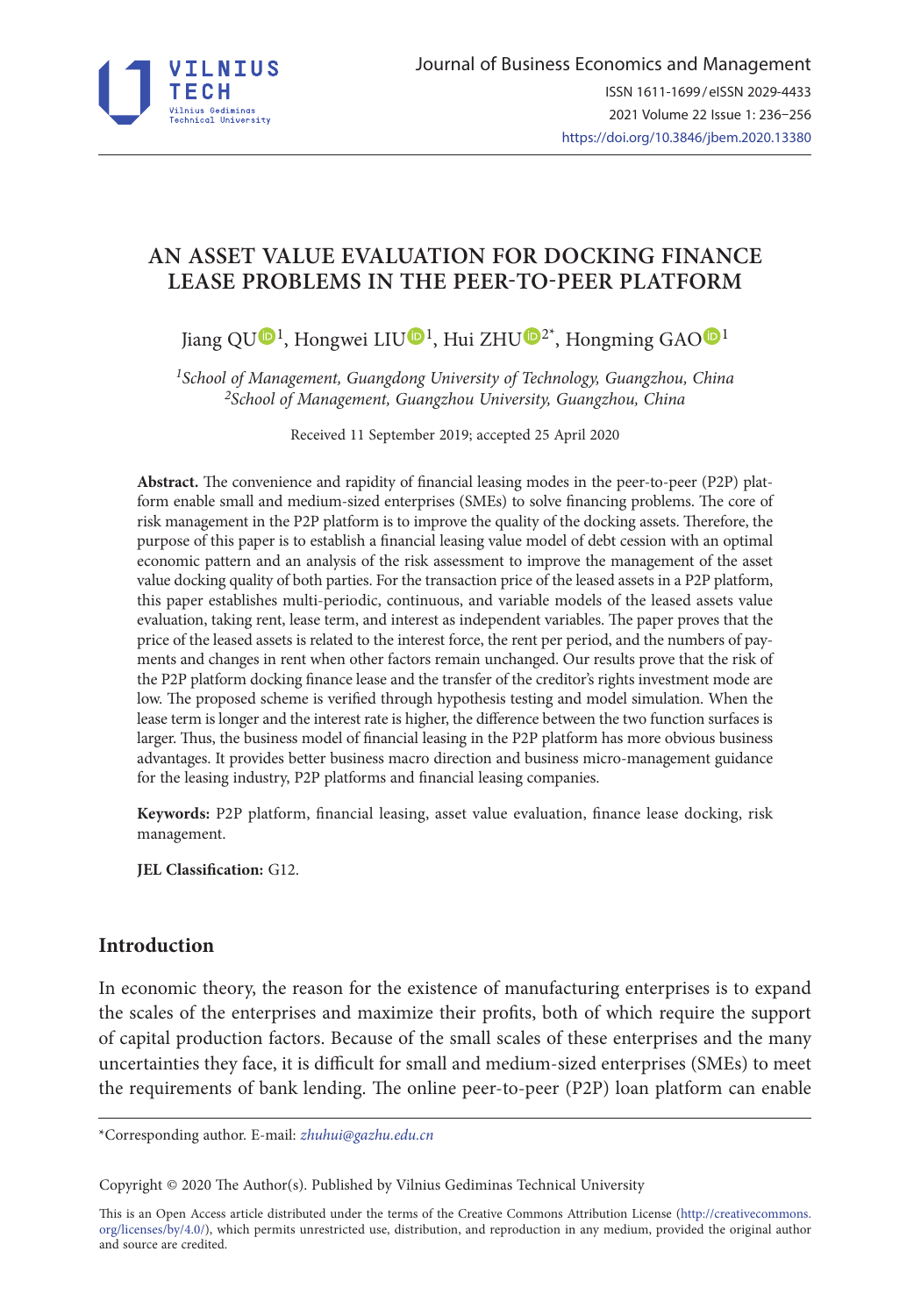enterprises to collect small amounts of funding for personal savings decision-making funds to enterprises, which solves the problem for enterprises that need to obtain capital and production materials in the form of money. Since the financing requirement is simple and the lending period is short, this can solve the financing difficulties of SMEs (Chen et al., 2016; Freedman & Jin, 2017). However, investors and borrowers are directly docked by the P2P platforms, and credit data and models are not used to identify the quality of investment targets. If a particular platform suffers from problems such as low quality of docking assets, poor fund management, and mismatched borrowing, the platform will have so much risk when the borrowers default on their repayments that it becomes difficult to redeem the investor's principal and income cash. Therefore, to improve the quality of P2P docking assets, supervision during the capital recovery period and liquidity management are the keys to operating the finance leases in P2P platforms (Gao et al., 2018).

Financial leasing combines financing with leases and has the characteristics of innate profitability, security, and liquidity of financial instruments. As a factor of production and real assets, leasing goods not only solves the problem of minor enterprises expanding their scales of reproduction as demanders, financiers, and lessors of means of production but also provides stable rental income sources for lessors. This business mode both solves the problem that SMEs encounter in expanding reproduction as the financing parties and lease holders and provides the lessors with the sources of the stable rental income. In addition, the leased assets depend on physical property assets that include real physical property as well as controllable risks.

Based on the theory of economics when the P2P platforms are able to link up with high-quality assets, this can result in securitizing the assets of financial leasing companies. This can also design the tenant repayment period in accordance with the liability terminal financial period and transfer the creditor's rights and rental income rights to all Internet investors through this platform (Lin et al., 2017) as well as assisting with the decision-making regarding personal savings on the platform. This model can expand the lessees' production scales, solve the problem of financing companies' large investment scales, and recover the funds occupied by the leased assets in advance. In addition, it can centralize financial capital through the P2P platform to solve the problem of high one-time investment costs and difficult recovery of the funds of the leased assets. And this model creates value for investors and for the platform itself. Indeed, this economic model has recently become a new business paradigm for securitizing financial leasing assets. The business paradigm is discussed in detail in Section 1.1.

According to microeconomics, market transactions need cost expenditure; the financial leasing mode is a complex synthesis because many variables are involved in the business operation. In recent years, many scholars have investigated the factors that influence the financial leasing business, such as lease terms, rental prices, and interest rates. However, the literature contains few works that address financial leasing business modes in the P2P platforms. In terms of symbiotic factors, there is little research on the transaction price of financial leased assets under different business scenarios. In addition, very few works in the literature cover the relationship between the price function and value function of the leased assets.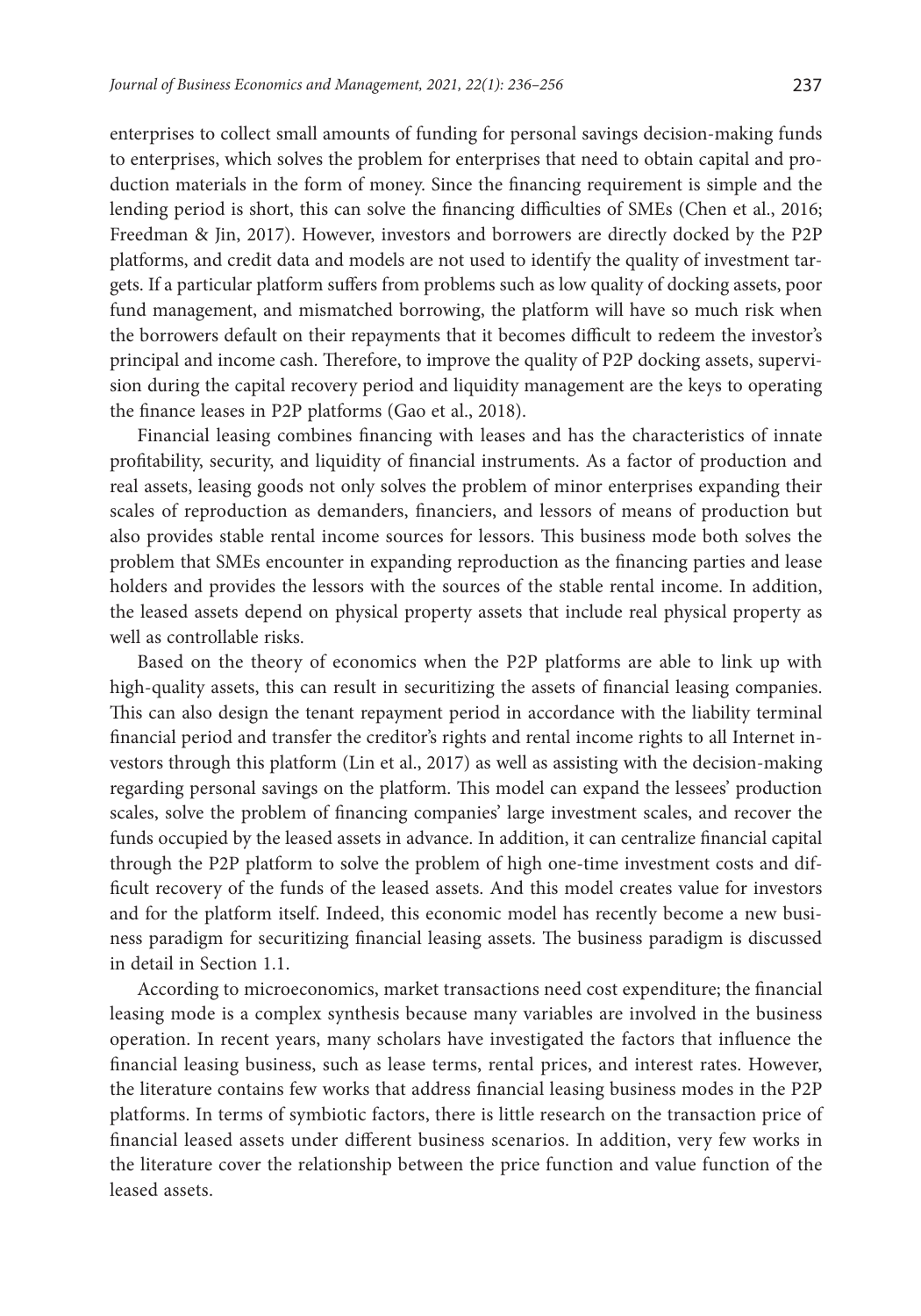Therefore, this paper establishes the value function of the leased assets in terms of symbiotic factors and analyzes the manifestation of the transaction price of the leased assets under different scenarios as well as the difference between the functions for the value of the leased assets and the price of leased goods. Through economic hypothesis and demonstration, this paper proves that the risk level of asset docking and the creditors' rights transfer of financial lease are significantly lower than that of a traditional mortgage. The risk level is determined by the differences between the value function, the price function, and the symbiotic variables. Through empirical numerical simulation and graphical simulation, the paper confirms the difference between the value function of the leased assets and the leased items and concludes that the P2P docking financial leasing business has advantages. The paper also confirms that the risk level of docking financing lease assets and transferring creditors' rights is significantly lower than when the traditional model is used. The risk level is determined by the differences between the value function, the price function, and the symbiotic variables.

The structure of this paper is as follows. It begins by analyzing the variables that affect the financial leasing business and reviewing the related literature. The paper summarizes the research status of the financial leasing business and its factors and establishes the value model of the leased assets. First, the paper analyzes the variables of financial leasing business transactions, summarizes the relevant literature, along with the current situation of the financial leasing business and the factors that influence it, and establishes the value model of financial the leased assets. The second part of the paper involves a systematic review of the modes of the financial leasing business and analysis of the differences between them. This paper puts forward the hypothesis that the P2P docking financial lease has the advantage of factor market supply. Third, according to the characteristics of the Internet financial leasing business on the P2P platform and company theory, this paper proposes that financial leasing transactions are related to transaction frequency and uncertainty and establishes the value function of the leased assets under the multi-cycle, continuous, and variable modes. The fourth part of the paper analyzes the difference between the value of the leased assets and the economic model of the price of the leased items, establishes a risk difference measurement model, and proves by using static and dynamic analysis methods that the docking financial leasing business on the P2P platform has the advantage of risk control. Finally, using data on social experiences and economic intuition, this paper simulates the business scenario under the condition of multi-factor coexistence, verifies the correctness of the hypothesis, and expounds its theoretical significance and practical contribution.

### **1. Literature review**

Leasing falls into an ancient economic category. The earliest records of leasing activities date back to 1,400 B.C., when the Phoenicians, who lived along the Mediterranean coast, invented the new business model of leasing. However, even though the use of financial leasing began in the  $14<sup>th</sup>$  century, it emerged as a new type of transaction mode that was born in the United States in the 1950s. It developed rapidly and became one of the most important means of financing in the world. The emergence of modern financial leasing is the inevitable result of the deepening development of modern asset leasing, which in turn the resulted from the broader scale of the socialized large-scale production division of labor under the conditions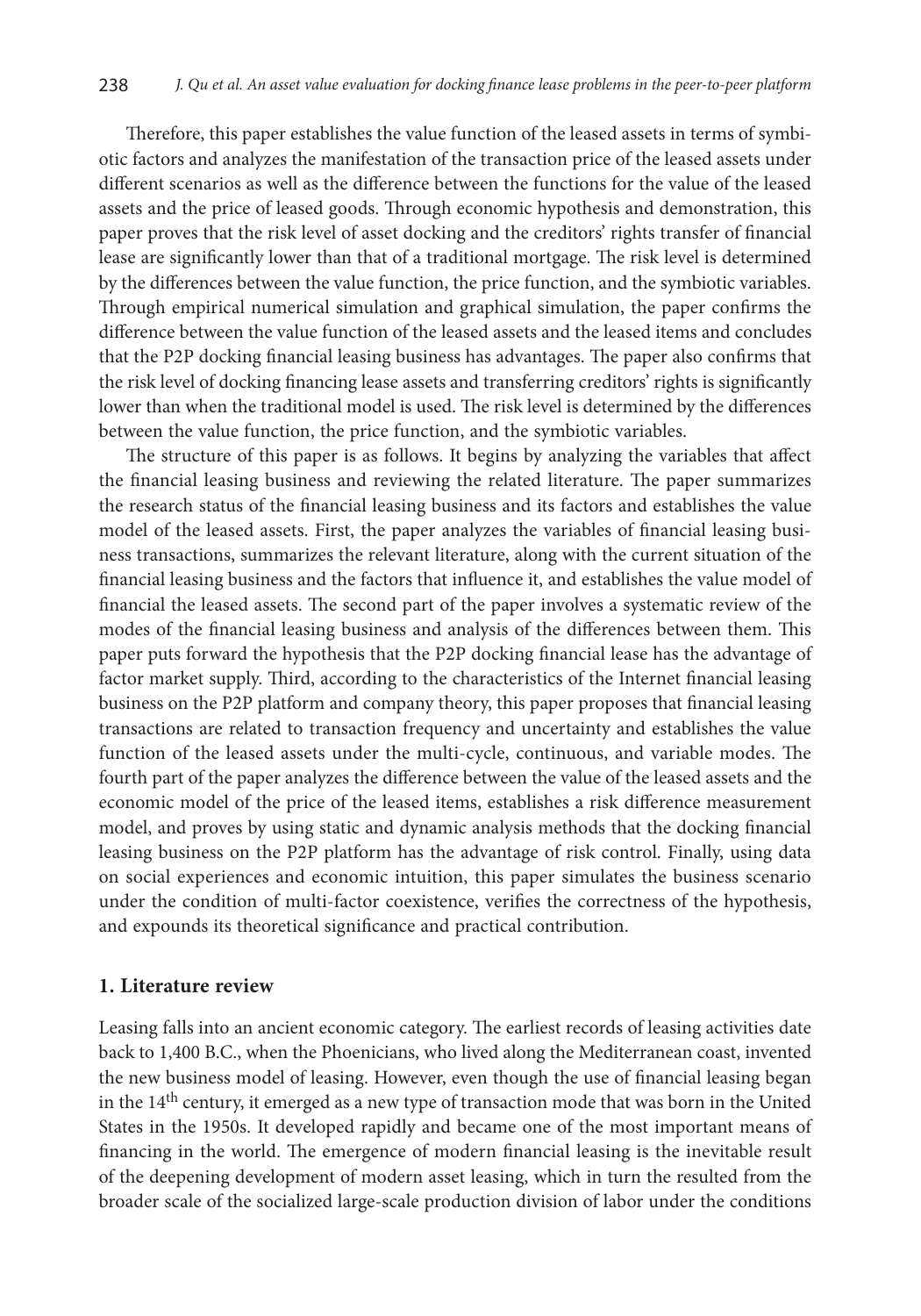of the market economy and the essence of free competition in the market economy (Janda & Svárovská, 2010). Any relationship that modern financial leasing has to that of the previous development period in the rental industry is a leap, since current financial leasing has distinct characteristics. One of these features is that the modern lease is the important symbol of the leasing credit form. Not only does the lessee obtain items to use but of greater importance is the fact that the leasing credit is a means of financing. The development of financing leases as the main body of modern leasing was based on bank and commercial credit by way of independent credit and has the added functions of credit and trade. Also, credit leasing agencies marked the emergence of the leasing company, causing the leasing credit form to take a qualitative leap, with the lessor and the lessee being in passive situations within the rental market. Because of third-party services, leasing companies were able to improve the relationship between the manufacturer and the lessee, and the lessee could determine the purchase option, including the lease it purchased, its renewal, and the return of the asset choice. In addition, the rental market channels, through the leasing company financing and by being able to melt together, allowed the tenant companies to acquire the rights to the use of the asset at the same time, as well as to obtain the necessary funds for the business. Finally, the leasing is more effective and the economic relationship is more complex and extensive.

Finance leasing businesses achieve transactions through inter-enterprise economic contracts. The transaction process includes purchasing the leased assets, leasing and using assets, and paying rent regularly. The variables involved in the contract transaction prices are as follows. The first is the price of the asset, which includes the purchase price of the rental asset as well as the depreciation method and value after depreciation. The second variable is interest. The financial leasing company needs to raise funds to purchase the underlying assets. Once the asset has been leased, the lessee needs to pay the interest. The third variable is the value of the asset. This involves mainly the transfer of a creditor's right and the right of return of the leased assets. The fourth variable is the rent. The lessee needs to pay the funds regularly to the financial leasing company, in accordance with the method that was agreed upon. The final variable is the term of lease; that is, the cycle of asset rental and rental payment that the parties in the financial leasing business agreed on, and the longer the cycle, the higher the interest cost paid by the lessee.

### **1.1. The business mode of financial leasing in the P2P platform**

With the continuous progress and development of the Internet, leasing in the P2P platform has become a new financial means. However, the financial leasing business model is complicated. The leasing company mortgages the leased property to the P2P platform after docking the financial leasing business (Guo et al., 2016). The rental and interest income that the leasing company collects is the investment return of the investors in the platform, and the investment return cycle is determined according to the rent payment cycle. Thus, factors such as the price of a lease, the price of a lease after depreciation, the rent, the interest, the payment cycle and debt repayment period, and the lease term are all involved in the financial leasing business in the P2P platform (Zhang & Chen, 2017). In addition, the business paradigm of financial leasing in the P2P platform has been changing in recent years. We introduce three major business models as follows.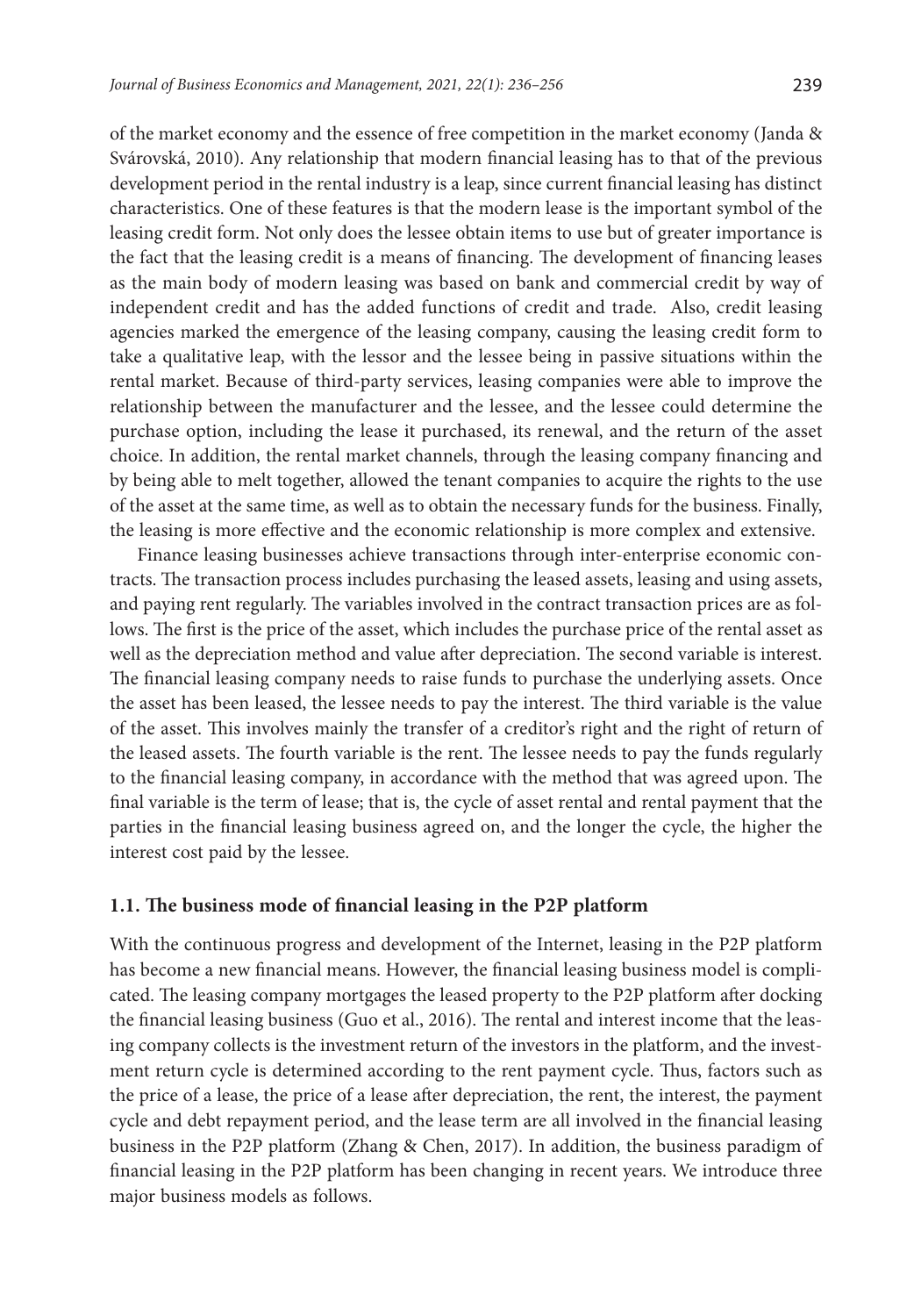### **1.1.1. The traditional mode in the P2P platform**

Many scholars (Bachmann et al., 2011; Wang et al., 2009; Galloway, 2009) studied the impact of the P2P program on the traditional credit industry. The basic mode is that people are registered personally as investors in these platforms, and the SMEs or borrowers release their borrowing information to investors on the platform. The investors then bid for the borrowing target and deposit the funds through the withholding methods used by the particular bank. After the platform is confirmed, the bank transfers the loan to the borrower. During the investment period, the borrower regularly deposits the loan principal and interest into the bank, and the bank transfers these to the investor, as shown in Figure 1.



Figure 1. The traditional mode in the P2P platform

### **1.1.2. The financial lease mode of the assignment of proceeds in the P2P platform**

This mode is an extension of the traditional P2P mode. The lessee finances assets to the financial leasing company (Fenwick et al., 2018) as a platform borrower and the financial leasing company transfers the rental income right of the lease to the investor, with the price calculated by using the method of hypothecation in the P2P platform. The investor pays the consideration funds for assignment of the proceeds, and the funds withholding and disbursement are done by the bank. The financial leasing company borrows the funds and obtains the spread between the investors and the rental income. The platform is responsible for assessing the benefits and risks of the project and showing investors the transfer of rental income rights. Leasing projects are evaluated by financial leasing companies, as shown in Figure 2.



Figure 2. Financial lease mode of the assignment of proceeds in the P2P platform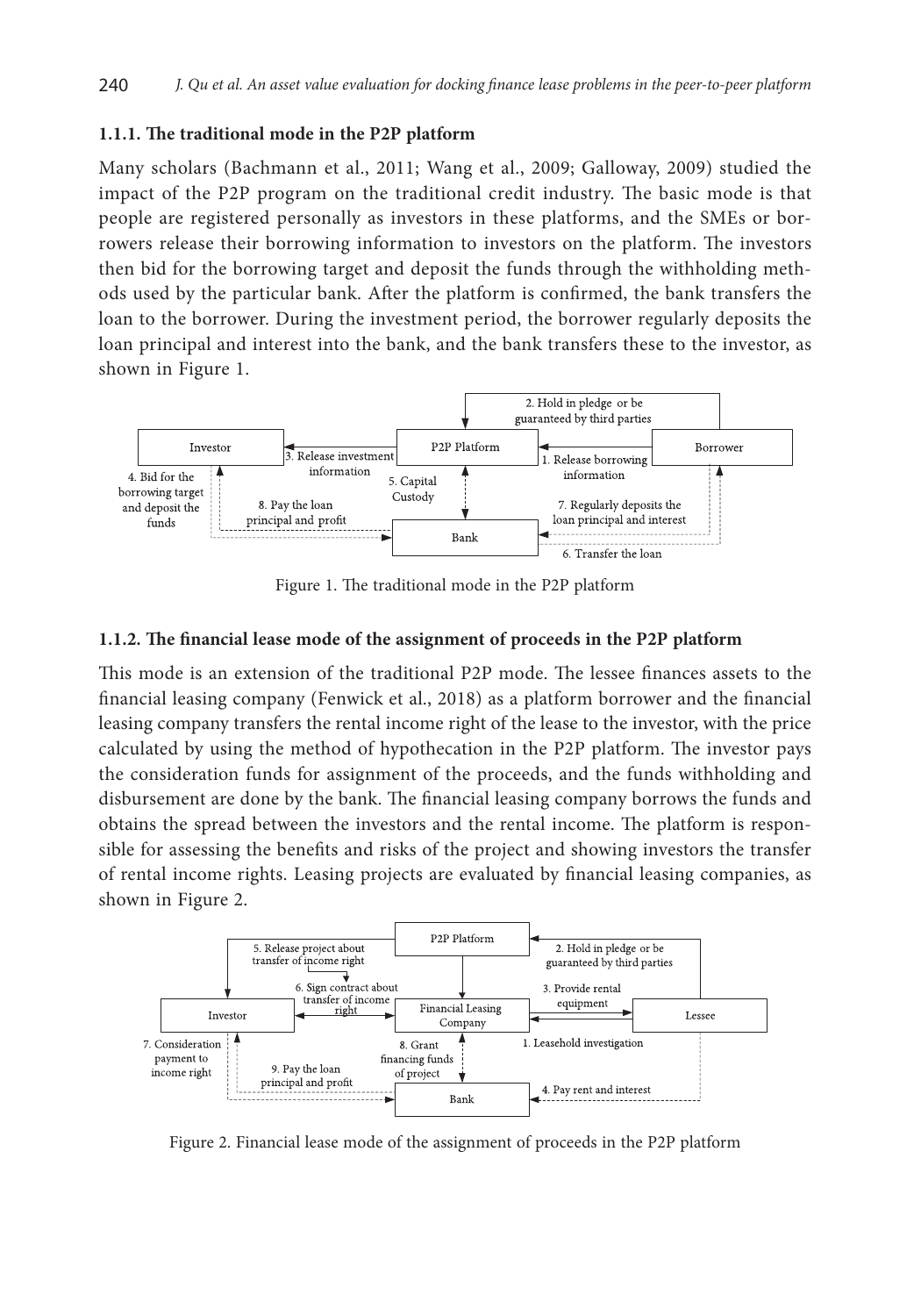#### **1.1.3. The financial lease mode of debt cession in the P2P platform**

As a borrower, the financial leasing company releases the project with the transfer of leasehold assets in the platform. Figure 3 is showing that the P2P platform fully evaluates the benefits and risks of the project and checks the qualification and management abilities of the financial leasing company. Also, in this platform, the investment project is demonstrated to investors. The investor can choose the project and sign the contract for the transfer of the creditor's rights with the financial leasing company and then become the new creditor to the lessee. The lessee keeps the right to use the leased assets and regularly pays the rent to the bank. The profits of the investment that go to the investor are paid by the bank.



Figure 3. Financial lease mode of debt cession in the P2P platform

*Proposition 1: The Financial Lease Creditor's Rights Transfer Model performs best in the Economic Pattern.* 

Under these three modes, production enterprises and financial leasing companies can obtain financing and production elements through the platform. By contrast, within the traditional mode and the income distribution mode, the borrower obtains the platform only through a mortgage to raise funds. In economics, the transaction cost is raised because of the high degree of asset specificity of the platform docking in the transaction. The mode of the assignment of proceeds relies on the flow of the repayment fund that is provided by the rent receivable as a guarantee to obtain funds. The debt relationship of each of the platform's trading entities remains unchanged, and there are many uncertain factors in the transaction, which also increases the transaction risk of the platform. However, because savings investors only have investment transaction contracts and do not hold the relationship between proprietary assets and debt, the limited rationality of the investors will limit the decision-making regarding savings, thus restricting the supply of platform capital.

Under the mode of debt cession, the platform obtains funds through assets transactions rather than through collateral and cash receivables. It also reduces the amount of exclusive use of assets and transaction costs. However, by focusing on assets transactions the financial leasing company divides the investment project into fixed income products and transfers them to investors through the Internet and P2P platform so that it can make capital available in advance and liquidize remnant assets. The platform will assess project risk and carry out asset pricing in the company to avoid risk (Ferreira et al., 2013). By acquiring the transfer creditor's rights, investors improve their bounded rationality and promote the conversion of current consumption into platform savings, the summary is documented in Table 1.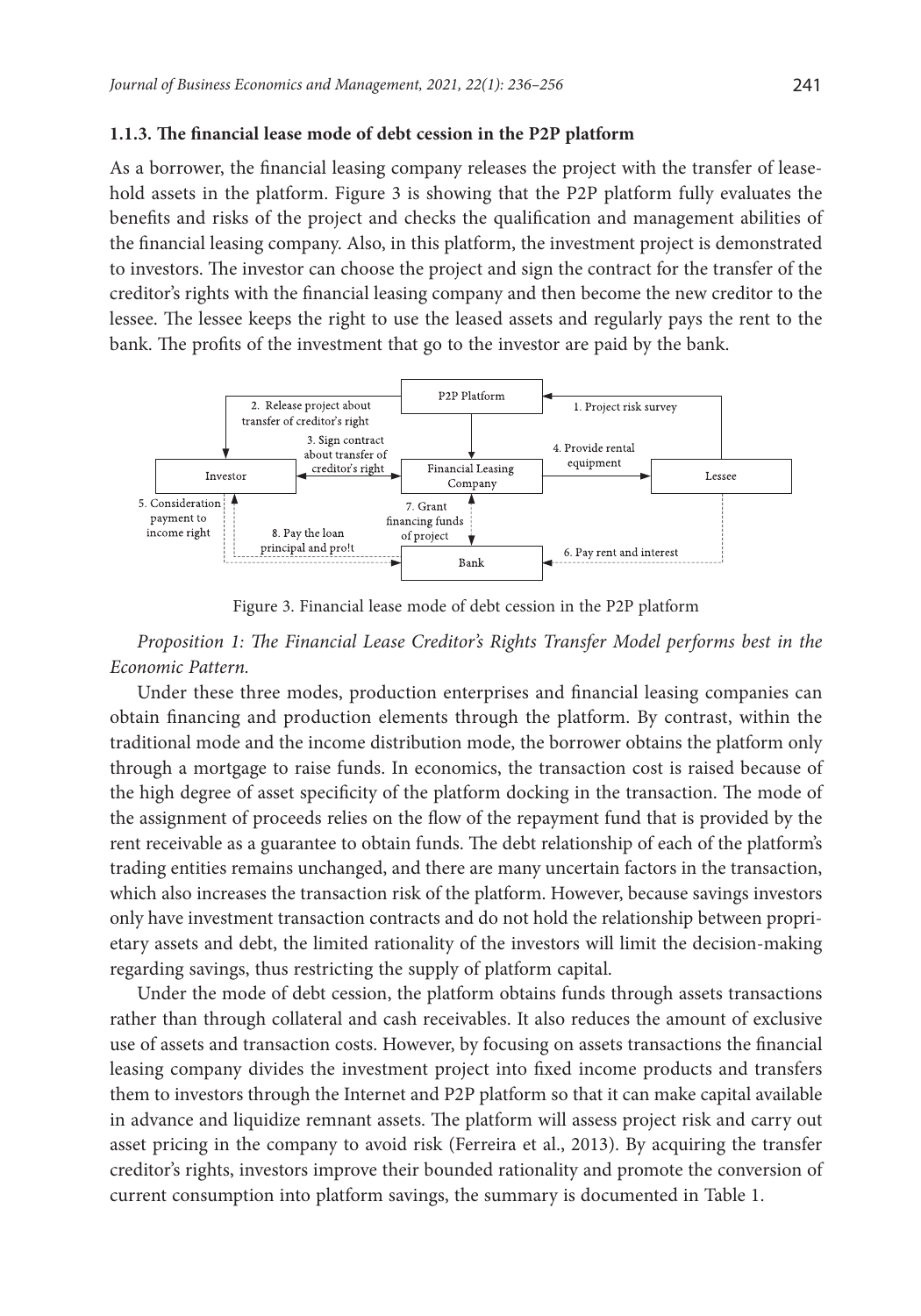| <b>Business Mode</b>                           | Investor                                                                                                                 | P <sub>2</sub> P Platform                                                                                                               | Docking Assets                                                                                                                                         |
|------------------------------------------------|--------------------------------------------------------------------------------------------------------------------------|-----------------------------------------------------------------------------------------------------------------------------------------|--------------------------------------------------------------------------------------------------------------------------------------------------------|
| The Traditional<br>Mode in the P2P<br>Platform | Investors connect<br>directly with borrowers<br>on the platform and<br>the risk is aggregated<br>by borrowers.           | The platform acts as an<br>intermediary and does<br>not touch the funds but<br>only collects interest<br>rates.                         | The borrower provides a<br>third-party guarantee or<br>mortgage pledge.                                                                                |
| The Mode of the<br>Assignment of<br>Proceeds   | Investors choose<br>a project on the<br>platform and pay the<br>consideration funds<br>for the assignment of<br>proceeds | The platform reviews<br>the qualifications<br>of financial leasing<br>companies and assesses<br>the balance of benefits.                | Financial leasing companies<br>regularly provide repayment<br>funds flow based on<br>receivable rents to provide<br>a guarantee or mortgage<br>pledge. |
| The Mode of Debt<br>Cession                    | Investors sign the<br>contract about debt<br>cession with the<br>financial leasing<br>company on the<br>platform.        | The platform audits the<br>lease contract, assesses<br>the risk, investigates<br>the leased property,<br>and conducts asset<br>pricing. | Asset securitization, asset<br>transaction, and debt<br>cession are carried out.                                                                       |

Table 1. A comparison of business modes in the P2P platform

### **1.2. The symbiotic variables of financial leasing in the P2P platform**

From the theory of the firm, which includes market transactions and transaction prices, many scholars have learned about variables such as the lease terms, rental prices, and interest rates that affect the financial leasing business. According to the research about financial leasing business models and strategies, Dai et al. (2016) solved an online version of a financial leasing decision problem by using the competitive analysis method for choosing leases or financial leases when the lessees do not know how long they will use the asset. Dai et al. (2016) also proposed optimal online strategies and simple decision-making rules.

In the research about lease term *n* , Karp (1992) proposed the "ski-rental" model to analyze the optimal strategy for lessees with regard to when they should choose to rent or buy something by first using the online version and competitive analysis method. Taking interest rate *i* into consideration, El-Yaniv et al. (1999) studied the optimal online strategy of the "ski-rental" problem, while Yang et al. (2012) discussed the optimal deterministic algorithm and the stochastic algorithm of the generalized ski-rental problem. Also, taking time as the variable, some scholars studied the factors affecting interest rates from both the microscopic and microcosmic angles of the term structure of interest rates to study the change in the asset price.

In relation to the study of rent *R* and the price of the leased assets *A* , Lotker et al. (2018a; 2018b) proposed the multi-slope ski-rental problem and the multiple discount option ski-rental problem. El-Yaniv and Karp (1997) and Azar et al. (1999) analyzed the related scenarios according to the changes in suppliers and the requirements of the assets by tracing the suppliers and the market.

In terms of the research about the value of an asset *P*, Milanesi (2016) studied the lease contracts using real options with different levels of simplicity and complexity. Milanesi (2016) also examined the ultimate value of the assets of the contracts under different modes, such as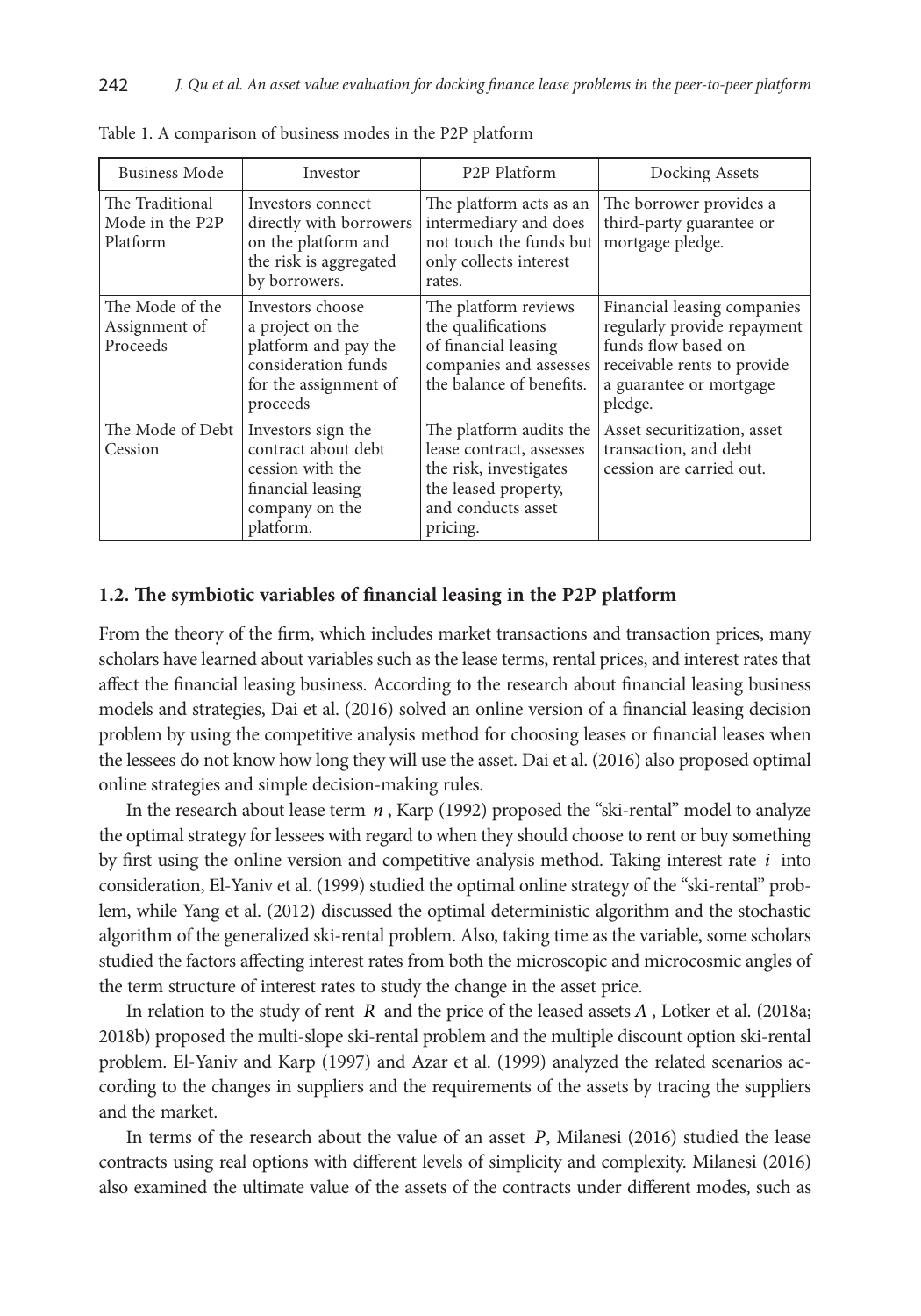buy, anticipated cancel, renew, exclusive renew-buy, and deferred payment. Liang et al. (2012) studied typical creative financial leasing, including venture lease, percentage lease, lease with deferred payment, and cancellable lease, and proposed a method of decomposition and a diagram method as well as the complex real options, all expressed as a portfolio of vanilla options and simple exotic options.

With respect to the operation of the P2P platform, Herrero-Lopez (2009) and Sonenshein et al. (2011) analyzed the relevant factors that affect the platform's operational efficiency. Larrimore et al. (2011) and Lin et al. (2013) examined the factors required for successful borrowing. In terms of behavioral and social factors, Ceyhan et al. (2011) studied the influences of economic and social factors and herding behavior on bidding, building a model based on the bidding process to predict the success of a loan request and whether a loan would be repaid or not. With the dynamic and sequential characteristics of listings, Zhao et al. (2018) looked at the market state model and analysis for online P2P lending. The information gathering and decision making of investors in the platform have also been studied by many scholars (Puro et al., 2011; Ceyhan et al., 2011; Herzenstein et al., 2011; Lee & Lee, 2012). From the perspective of information economics, Yan et al. (2015) examined the credit risk management of the P2P program based on big data technology to reduce the cost of information and searching.

The literature noted above studied every factor affecting the financial leasing business, including when the lessee would buy, the randomness, the interest rates, the asset prices, and the markets. The operational efficiency in the P2P platform, the behavioral factors of the platform parties, the social factors, and the market shave also been studied. However, these previous studies looked at financial leasing mainly from the perspective of the lessee, relying on multi-scene analysis and the extension of single variables and focusing mainly on the analysis of the factors of successful borrowing, the behaviors of financing parties, and the market environments. Combining all factors in financial leasing is rare when studying the asset securitization of financial leasing, the multi-dimensional function of the value of the leased assets, and the measurements of risk.

Therefore, in this paper, we systematically review the economic model of the financial leasing business and summarize factors that facilitate transactions and influence the business. These factors, such as the interest rate, rent, and terms of the lease, are considered as independent variables in terms of the value of the leased assets. By stimulating the expression of functions under the multi-service scenario, the change of function in the value of the leased assets and the prices of leased items are studied. The model for measuring risk differences is constructed, while the advantages of the docking financial leasing business in the P2P platform are verified.

This paper studies the model for the financial leasing business under the P2P platform from a practical level and puts forward a hypothesis for the optimal economic model. The paper also looks at the changing trend in the process of determining the value function for financial leased assets when the external conditions and variables change. Through data deduction and function simulation, the business scenario is simulated under the condition of multi-factor co-occurrence to verify the correctness of the hypothesis. In terms of theoretical research, financial mathematics is used to verify the mode, to show that the risk of the leased assets that are held through the P2P platform and the debt cession to invest are lower than they are with the traditional mode, which uses mortgage-backed funding by investors while the revenue of the platform remains unchanged.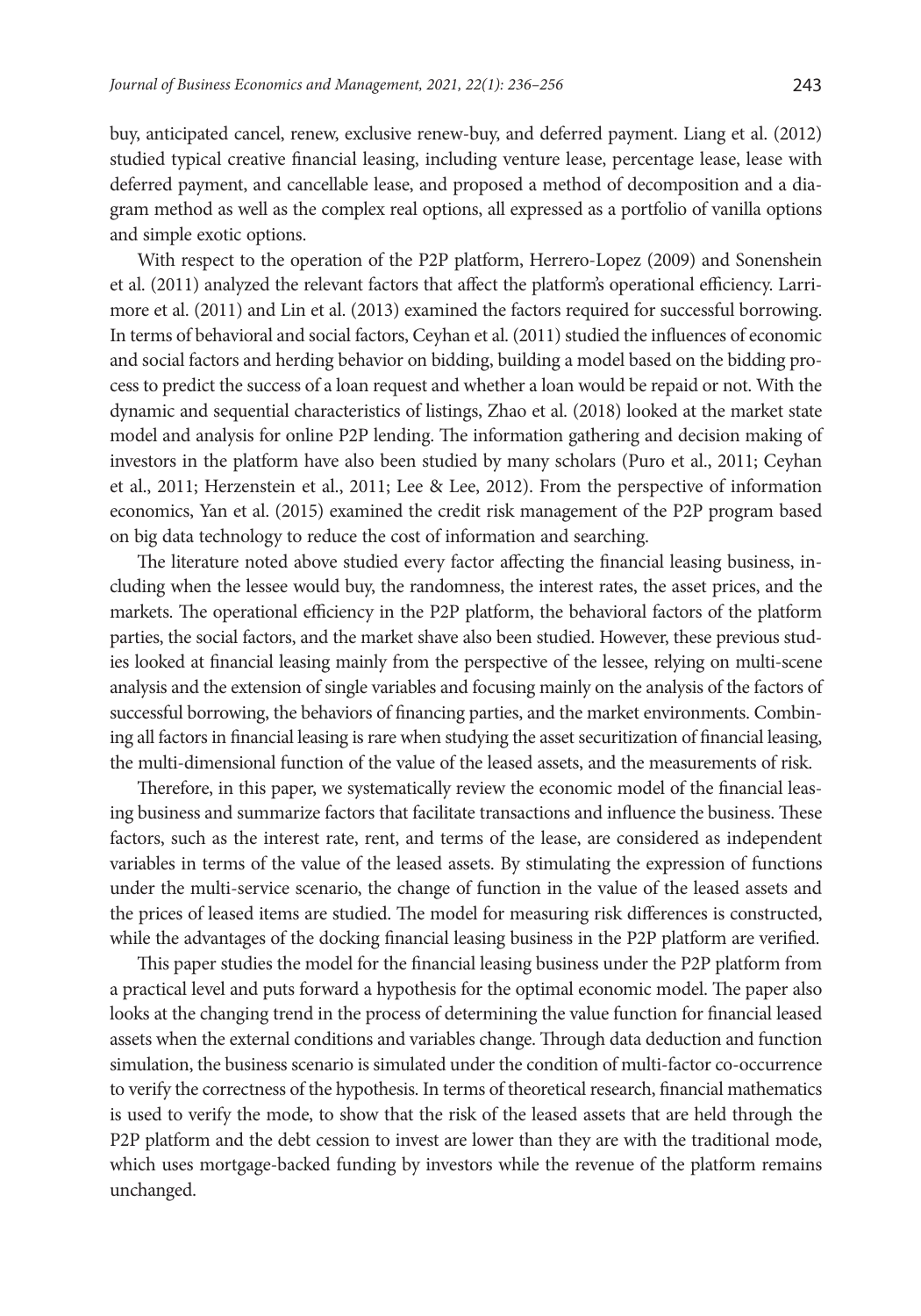### **2. Problem definition and notations**

#### **2.1. The value function of the leased assets**

We abstract the economic phenomena described above into a mathematical model. Based on the assumption that the P2P platform cooperates with the financial leasing company, as the lessor to this financial leasing business, the initial value of the leased items is *A* (asset) and the residual value of the leased items is *S* (salvage). From the perspective of the product's life cycle, the value of the leased items should be equal to their value after depreciation, following the debt cession of the rental leases. This state has now reached the static equilibrium state defined by economics.

The depreciation year is  $t(t = 1, 2, \dots, k)$  and the annual depreciation amount of the leased items is  $D_{\vec{l}}$  (depreciation). After *k* years, the value of the leased property that the financial leasing company will own after depreciation is  $A(t) = \left| A - \sum_{i=1}^{k} D_{i} \right|$  $\left| A - \sum_{t=1} D_{\overline{t}} \right|$  $\begin{bmatrix} t=1 \end{bmatrix}$  $=\begin{vmatrix} A - \sum \end{vmatrix}$  $=1$ *k*  $\sum_{t=1}$ <sup>t</sup>  $A(t) = |A - \sum D_{\overline{t}}|$ . At the end of the finan-

cial leasing agreement, the accumulated depreciation of the leased items is $(A - S)$ .

After the financial leasing company assigns the debt right to the investor through the P2P platform, the lessee returns the rent to the platform and the investor continuously through the bank. In this business, we assume that the value of the leased assets is  $P_{n}$  (property) and the time is  $t$ . The funds  $R_t$  (rent) paid in each period are assigned to the investor with a rate of return *i*.  $P_{\text{ol}}$  represents the value of the assets that is agreed on at the beginning of the business, and  $P_{\vec{t}}$  represents the value of the assets when the lessee repays after *t* periods. When the leasing business is complete, the creditor's rights transfer agreement is concluded. The two parties can renew the lease, hire purchase or return the business according to the assets that are agreed on, based on the residual value of the leased items *S*, which is  $P_{\overline{0}} = (A - S)$  and is equal to the accumulated depreciation of the leased items.

The value of the assets is expressed by the current value of a series of cash flows  $R_t$  in the future. Assuming that the annualized returns are  $i$ , the function of assets value can be described as follows:

$$
P_{\overline{0}} = \sum_{t=1}^{n} R_t \left( 1 + i \right)^{-t} = \sum_{t=1}^{n} R_t v^t \tag{1}
$$

After the debt cession of the leased assets, the financial leasing company obtains the investment funds. The lessee will pay the rent *R*  $(R = R_t)$  to the investor through the P2P platform at the end of each period. The principle of the payment at the beginning of the period is consistent with the payment at the end of the period. Due to the long terms involved in the leasing business, payment at the end of the period is generally adopted. The function of assets value is as follows:

$$
P_{\overline{0}} = \sum_{t=1}^{n} R(1+i)^{-t} = R \cdot p_{\overline{n}|i} = Rv + Rv^2 + \dots + Rv^{n-1} + Rv^n = \sum_{t=1}^{n} Rv^t,
$$
 (2)

where the rate of return on assets *i* is defined by the platform, referring to the benchmark interest rate for the loan. The term is generally defined according to the useful life of the leased assets to the lessee.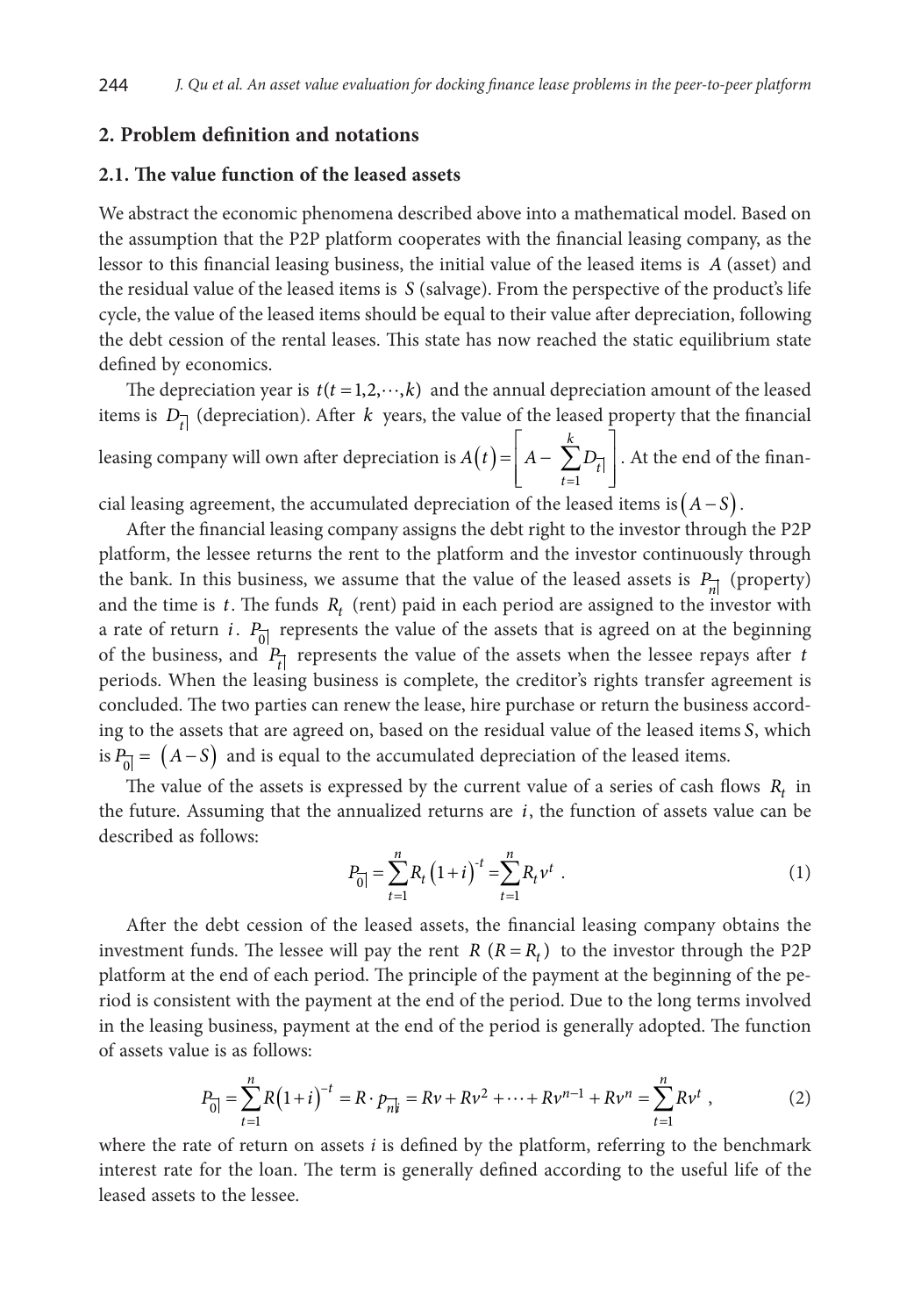#### **2.2. The value function of financial leasing in P2P**

According to the theory of microeconomics, the transaction frequency and uncertainty in the transaction process will affect the transaction price. Through analysis of the financial leasing business and the creditor's rights transfer mode, this chapter examines the model for the transaction price of the leased assets in general, multi-cycle, continuous, and changing modes.

*Proposition 2: With other factors unchanged, the price of the leased assets is related to the interest force, the rent per period, the number of payments, and the amount of the rent change.*

#### **2.2.1. The value function of the leased assets with multi-periodic payment of the rent**

For the Internet financial leasing business, investment and financial business in the P2P platform are different from those that are offline. The platform must consider the liquidity of the funds, the diversity of the financial products, and the diversified requirements of Internet investors, such as a short investment time, low investment quota, and frequent withdrawal of funds from circulation. Therefore, the online business must design a model in which the lessee pays the investor several times each year (for example, quarterly, monthly, or weekly) to meet the liquidity requirement, and this model of asset pricing can be structured according to the general pricing model.

After assigning the creditor's right, we assume that the lessee pays the rents to the investor *m* times per year. The return on assets is  $i^{(m)}$ , when  $(1+i) = [1 + \frac{i^{(m)}}{m}]^m$ , and  $i^{(m)}$  can be expressed through the annual rate of return as  $i^{(m)} = m \left| \left( 1 + i \right)_{m=1}^{\frac{1}{m}} \right|$  $\begin{bmatrix} 1 & 1 \\ 1 & 1 \end{bmatrix}$  $i^{(m)} = m \left( 1 + i \right) \frac{1}{m}$  -1 . In addition, the profit-

ability of the investor at the time of the transaction can be described through the relative rate of change of the asset's value function; this is the force of interest  $\delta$ .

Since 
$$
\delta = \frac{\left\{ \frac{d\left[R \cdot (1+i)^t\right]}{dt} \right\}}{\left[R \cdot (1+i)^t\right]} = \ln(1+i)
$$
 the function for the return on assets above can be

expressed as  $(1 + i)^t = [1 + \frac{i^{(m)}}{m}]^{mt} = e^{\delta t}$ .

Introducing the rate of return in multi-periodic payment  $i^{(m)}$  into the function of the current value  $p_{\overrightarrow{n}|}^{(m)}$  results in the following:

$$
p_{\overline{n}|}^{(m)} = \frac{1}{m} \left( \nu^{\frac{1}{m}} + \nu^{\frac{2}{m}} + \dots + \nu^{\frac{mn-1}{m}} + \nu^{\frac{mn}{m}} \right) = \frac{1 - \nu^n}{m \left[ \left( 1 + i \right)^{\frac{1}{m}} - 1 \right]} = \frac{1 - \nu^n}{i^{(m)}}.
$$
 (3)

In the mode that involves multi-periodic payment of the rent, the function for the value of the leased assets and the rent can be expressed by using the function of return on assets  $i^{(m)}$ , the force of interest  $\delta$ , and the current value  $p_{-}^{(m)}$ : *ni*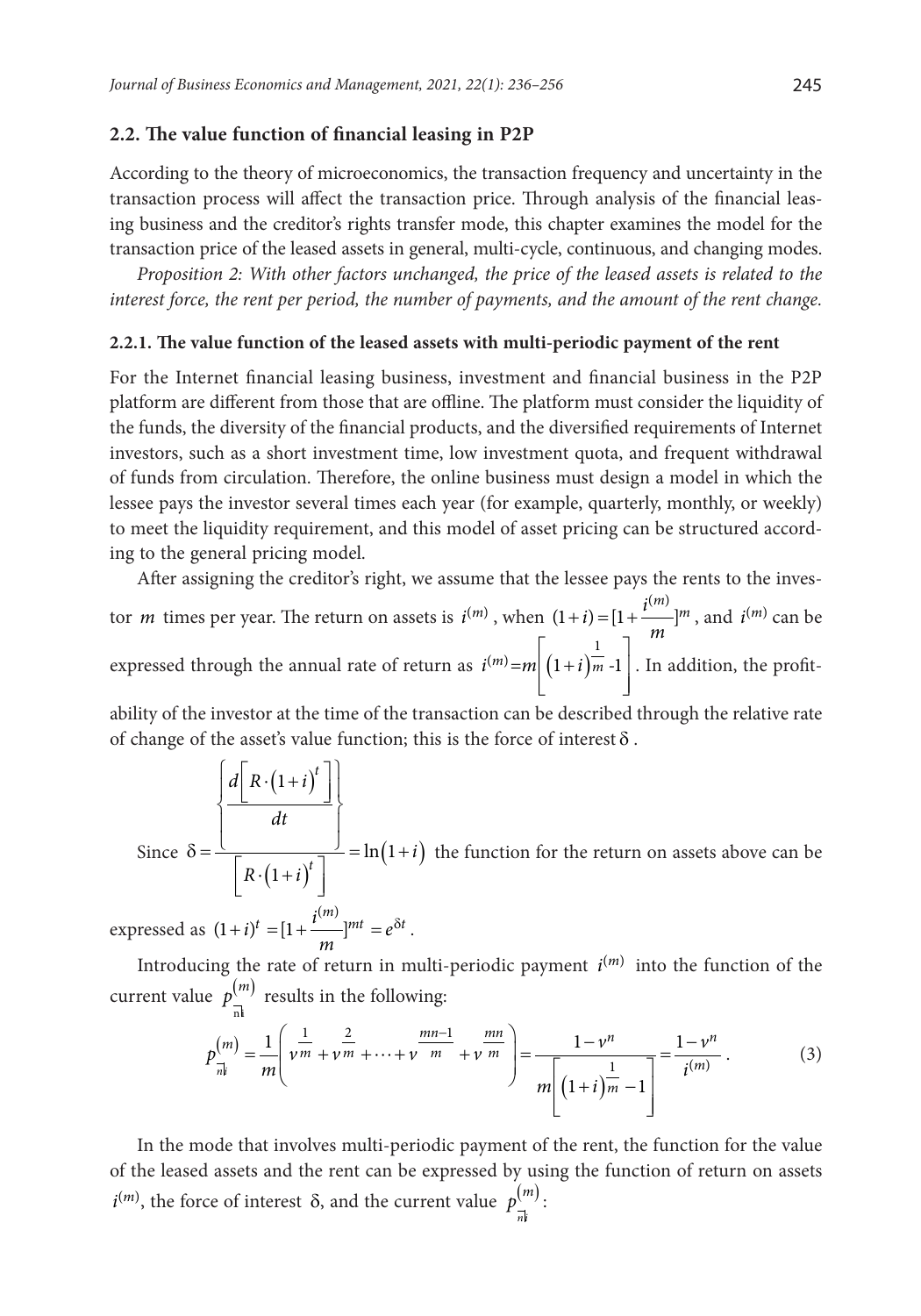$$
P_{\overline{0}} = \sum_{t=1}^{mn} R \left( 1 + \frac{i^{(m)}}{m} \right)^{-mt} = \sum_{t=1}^{n} R \cdot e^{-\delta t} = R \cdot p_{\overline{n}|t}^{(m)} = R \cdot \frac{1 - \nu^n}{i^{(m)}} = R \cdot \frac{1 - \nu^n}{m \left[ \left( 1 + i \right)^{\frac{1}{m}} - 1 \right]}
$$
(4)

#### **2.2.2. The value function of the leased assets with continuous payment of the rent**

Considering that the lessee pays the rent to investors every day; that is, the assets returns on a daily cycle,  $m = 365$ , we improve the value function of the multi-periodic payment of assets and shorten the cycle to study the real-time income of the leased assets. This model is closer to the liquidity pattern of the continuous transaction time of the Internet platform and the fragmentation of the periodic granularity so that the discussion is also both more theoretical and more practical.

Combined with the continuation property of the function, and improved integral is adopted in the function of the asset value (2):

$$
P_{\overline{0}} = R \cdot \overline{p}_{n\overline{i}} = \int_{0}^{n} R \cdot v^t dt = R \cdot \frac{v^t}{\ln t} \Big|_{0}^{n} = R \cdot \frac{1 - v^n}{\delta}.
$$
 (5)

#### **2.2.3. The value function of the leased assets with changing payment of the rent**

This method is used when the profit generated by the assets is not high in the early stage of the leasing business transaction, or to increase the liquidity and accelerate the withdrawal of profit in the platform. In actual business, the platform may adopt a variable method for the pricing of the leased assets. Therefore, the model is improved to study the asset value function with the changing rent.

If it is assumed that the change in rent will occur regularly, such as increasing (decreasing) or changing in equal amounts based on the rent *R* , either a fixed value *d* will be added to the rent ( can be positive or negative) or a ratio *q* multiplied by the rent in each period. The value function can then be improved as follows:

$$
P_{\overline{0}} = R \cdot \nu + (R + d) \cdot \nu^2 + \dots + \left[ R + (n-1)d \right] \cdot \nu^n; \tag{6}
$$

$$
P_{\overline{0}} = Rv + Rq \cdot v^2 + Rq^2 \cdot v^3 \cdots + Rq^{n-1} \cdot v^n.
$$
 (7)

#### **2.3. Dynamic analysis of the value function of the leased assets**

In this case, the rental assets value function involves a change at different stages.  $P_{\overline{0}}$  is defined as the value of the leasing assets at the initial stage of the business transaction.  $P_{\overline{1}}$  is defined as the value of the leased assets after one periodic rent has been paid by the lessee to the investor.  $P_{\tau}$  is defined as the asset value after  $t$  periodic rents have been paid by the lessee to the investor. Considering that the profit *R* that the investor can acquire from the leased assets in each period contains the principal and interest paid by the lessee, the change in the value of the leased assets of the investor can be obtained by derivation.

For example, after one periodic rent has been paid by the lessee to the investor, the value of the assets can be described as follows:

$$
P_{\overline{1}} = P_{\overline{0}} - (R - i \cdot P_{\overline{0}}),
$$
\n(8)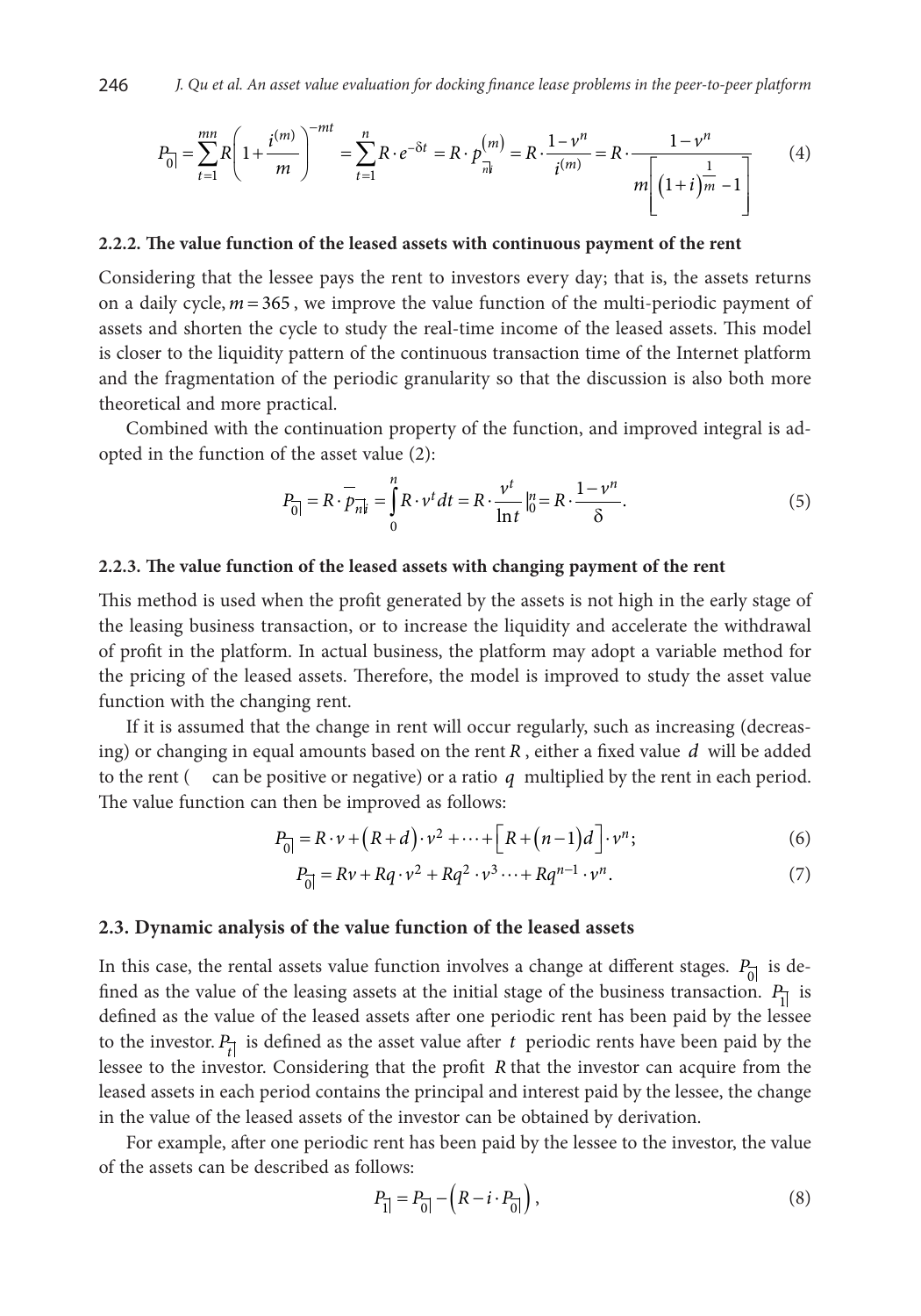where *i* · *P*<sub>o</sub> refers to the interest paid by the lessee to the investor in the first period. *R* − *i* · *P*<sub>o</sub> denotes the principal of the leased assets paid by the lessee.

Therefore, the function of the change in the value of the leased assets is the following:

$$
P_{2} = P_{1} - (R - i \cdot P_{1}) = P_{1} (1 + i) - R = P_{0} (1 + i)^{2} - R \Big[ (1 + i) + 1 \Big];
$$
  
\n
$$
P_{3} = P_{2} - (R - i \cdot P_{2}) = P_{2} (1 + i) - R = P_{0} (1 + i)^{3} - R \cdot \Big[ (1 + i)^{2} + (1 + i) + 1 \Big];
$$
  
\n
$$
P_{t} = P_{t} - (R - i \cdot P_{t-1}) = P_{0} (1 + i)^{t} - R \Big[ (1 + i)^{t-1} + \dots + (1 + i)^{2} + (1 + i) + 1 \Big].
$$
 (9)

Also, the value of the leased assets should be equal to the current value of the balance that the lessee should pay to the platform in the future; that is,

$$
P_{\vec{t}} = R \cdot p_{\vec{n} - t\vec{k}} \tag{10}
$$

The equality of these two expressions can be proven as follows:

$$
P_{t}| = P_{0} \left( 1 + i \right)^{t} - R \left[ \left( 1 + i \right)^{t-1} + \dots + \left( 1 + i \right)^{2} + \left( 1 + i \right) + 1 \right] =
$$
\n
$$
R \cdot p_{n|t}^{-} \cdot \left( 1 + i \right)^{t} - R \left[ \left( 1 + i \right)^{t-1} + \dots + \left( 1 + i \right)^{2} + \left( 1 + i \right) + 1 \right] =
$$
\n
$$
R \cdot \left[ \left( 1 + i \right)^{t} \cdot \frac{1 - \nu^{n}}{i} - \frac{\left( 1 + i \right)^{t} - 1}{i} \right] = R \cdot \frac{1 - \nu^{n-t}}{i} = R \cdot p_{n-t|t}.
$$

#### **2.4. The variation trend in the value and price of the leased assets**

#### **2.4.1. The changing trend in the value of the leased assets**

The following is used to calculate the first and second derivatives, of  $P_t = R \cdot p_{n-t}$  with respect to *t* in the function of the value of the leased assets of the investor:

$$
\frac{d \cdot P_{\overline{t}}}{dt} = \frac{d \cdot \left(R \cdot p_{\overline{n-t}}\right)}{dt} = \frac{d \cdot \left(R \cdot \frac{1-\nu^{n-t}}{i}\right)}{dt} = -\frac{R}{i} \ln\left(1+i\right) \cdot \left(1+i\right)^{-(n-t)}
$$
(11)

and

$$
\frac{d \cdot \left(\frac{d \cdot P_{\overline{i}}}{dt}\right) d \cdot \left(-\frac{R}{i} \ln\left(1+i\right) \cdot \left(1+i\right)^{-(n-t)}\right)}{dt} = -\frac{R}{i} \left[\ln\left(1+i\right)\right]^2 \cdot \left(1+i\right)^{-(n-t)}.\tag{12}
$$

From the expressions above, we can see that the first and second derivatives of the changes in the value of the leased assets  $P_{t}$  are both less than zero.  $P_{t}$  represents monotonous decreasing, and its curve is convex, which means that the decrease in the value of the assets is slow at first but then becomes fast; this is the opposite of the decline in the depreciated value of the leased items.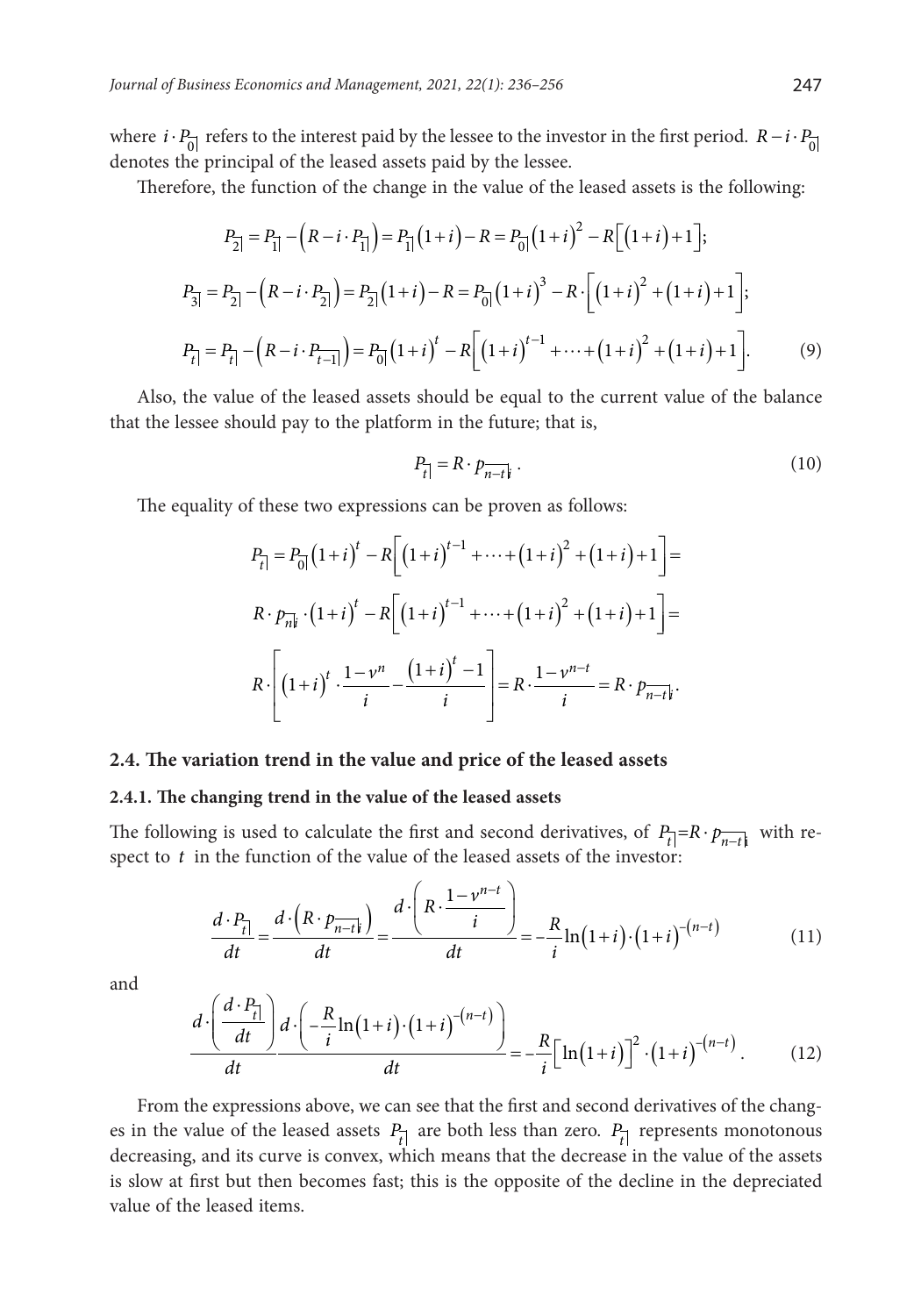#### **2.4.2. The changing trend in the price of the leased items**

In the financial leasing business, the leased item is usually a large item. However, such leased items reflect their values with accelerated depreciation. In practical life, the sum of the years' digits method with accelerated depreciation is adopted to calculate the depreciated asset price. Depreciation in each term  $D_{\vec{t}}|$  can be expressed as follows:

$$
D_{\vec{t}} = \frac{n - t + 1}{D_n} (A - S),
$$
\n(13)

*t* is lease term, where  $t(t = 1, 2, \dots, n)$ ,  $D_n = 1 + 2 + \dots + n$  are constants while *n* is the amount of lease term.

From this function, we can determine that when *t* increases,  $D_{\vec{l}}$  generally decreases, and the depreciation is fast at first but then becomes slow. The function of the change in value of the leased items is  $A(t) = \left| A - \sum_{i=1}^{n} D_{\overline{i}} \right|$  $\left| A - \sum_{t=1}^{n} D_{\overline{t}} \right|$  $\begin{bmatrix} t=1 \end{bmatrix}$  $=$   $A - \sum$  $=1$ *n*  $\sum_{t=1}^{L} t$  $A(t) = |A - \sum D_{\overline{t}}|$ , and this shows that the decline is fast at first but

also then becomes slow; that is, the price function of the leased items follows the trend of a concave decline, which is the opposite of the changing trend in the value of the leased assets.

### **3. The advantages of the mode of debt cession in P2P financial leases**

*Proposition 3: In conditions where the rate of return remains unchanged, the value function of the leased assets is higher than the price value of the leased items in the dynamic process. Finance leasing companies avoid risks through transfer of creditors' rights, or asset securitization, which is lower than that obtained by the mortgage. By extending the lease term or improve the interest rate, the value of the assets is more than the price of leased items, and business risk is further reduced.*

 $A(t)$  represents the depreciated price of leased items, then if the asset side of the P2P platform is to obtain platform financing through the financing leasing company providing collateral, the price function of collateral for the leased items is  $A(t) = \begin{vmatrix} A - \sum_{i=1}^{n} A_i \end{vmatrix}$  $\left| A - \sum_{t=1} D_{\overline{t}} \right|$  $\begin{bmatrix} t=1 \end{bmatrix}$  $=\begin{vmatrix} A - \sum \end{vmatrix}$  $=1$ *n*  $\sum_{t=1}$  $A(t) = |A - \sum D_{\overline{t}}|$ . If the

financial leasing company transfers the rights of the financial leasing creditor to investors through the P2P program, the corresponding asset value function is  $P_{\overline{t}} = R \cdot p_{\overline{n-t}}$ .

Based on the analysis above, we can determine that the initial and final values of the two functions are equal and achieve equilibrium, with the increase in the lease term *t* and the higher interest rate *i*. However, on the surface, the convex trend is more obvious for the assets value function  $P_{\overline{t}}$ , while the concave trend is more obvious for the price function of the leased items  $A(t)$ . Meanwhile, the value of the price function of the leased items is always lower than that of the value function of the leased assets. With the increase in the lease term *t* and the higher interest rate *i*, the difference between these two functions becomes greater.

The value of the assets with the creditor's right is higher than the price value of the leased items. The risk of the leased assets held by the P2P platform and the transfer through the creditor's right to invest is lower than for the traditional mode where the P2P platform includes mortgage-backed funding by investors, while the revenue of the platform remains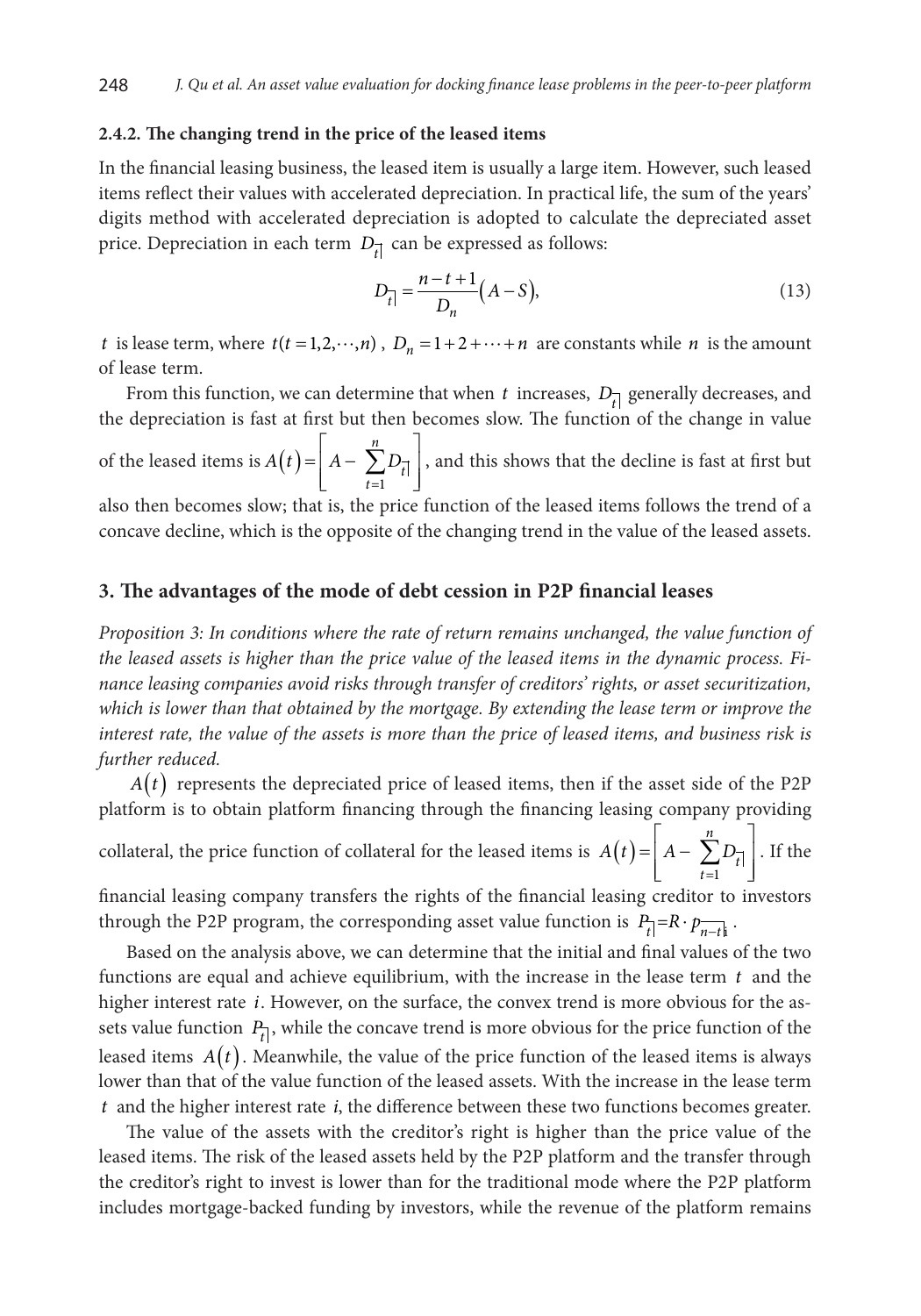unchanged. With the increase in the lease term and the higher interest rate, the difference between the two business models in risk-avoiding will be widened. The risk can be measured by  $F(t) = P_{t} - A(t)$ , which proves the advantages of the financial leasing business combined with the P2P platform at a theoretical level.

With the shortening of lease term, the difference between the value of the assets and the price of leased items is pulled down, the value of assets is closer to the price of leased items after creditor's right transfer, and the difference of risk aversion between the two business models become narrow. With the increase of the interest rate risk of the assets by transferred bonds, the difference between the two business models in avoiding risks is widened, and the value of the assets transferred by bonds is higher than the price of the leased items. Thus, the business model of financial leasing in the P2P platform has more obvious business advantages.

### **4. Simulation**

Based on the above models, we simulated the following case to prove our proposed scheme. The leased items purchased was 100 million RMB, the lease term was 36 (each month is a term), the interval of the interest rate was between 5% and 10%, and the securitization of the financial leased assets was within three years, the parameters of the simulation function are shown in Table 2.

| Term               | t    | $\mathbf{0}$ | 1       | $\overline{2}$ | 3       | $\overline{4}$ | 5       | 6       | 7       | 8       | 9       |
|--------------------|------|--------------|---------|----------------|---------|----------------|---------|---------|---------|---------|---------|
| Func-<br>tion      | A(t) | 10 000       | 9460.00 | 8935.00        | 8425.00 | 7930.00        | 7450.00 | 6985.00 | 6535.00 | 6100.00 | 5680.00 |
| $P_{\overline{t}}$ | 1%   | 10 000       | 10 000  | 9760.20        | 9518.00 | 9273.38        | 9026.32 | 8776.78 | 8524.75 | 8270.20 | 8013.10 |
|                    | 2%   | 10 000       | 10 000  | 9800.17        | 9596.35 | 9388.45        | 9176.40 | 8960.10 | 8739.47 | 8514.44 | 8284.90 |
|                    | 3%   | 10 000       | 10 000  | 9834.77        | 9664.58 | 9489.28        | 9308.73 | 9122.76 | 8931.21 | 8733.91 | 8530.70 |
|                    | 4%   | 10 000       | 10 000  | 9864.36        | 9723.29 | 9576.58        | 9424.00 | 9265.32 | 9100.29 | 8928.65 | 8750.16 |
|                    | 5%   | 10 000       | 10 000  | 9889.39        | 9773.25 | 9651.30        | 9523.25 | 9388.80 | 9247.63 | 9099.40 | 8943.76 |
|                    | 6%   | 10 000       | 10 000  | 9910.35        | 9815.31 | 9714.58        | 9607.80 | 9494.61 | 9374.64 | 9247.46 | 9112.65 |
|                    | 7%   | 10 000       | 10 000  | 9927.73        | 9850.40 | 9767.65        | 9679.12 | 9584.38 | 9483.02 | 9374.56 | 9258.50 |
|                    | 8%   | 10 000       | 10 000  | 9942.02        | 9879.40 | 9811.78        | 9738.74 | 9659.86 | 9574.67 | 9482.67 | 9383.30 |
|                    | 9%   | 10 000       | 10 000  | 9953.68        | 9903.20 | 9848.17        | 9788.19 | 9722.81 | 9651.55 | 9573.87 | 9489.21 |
|                    | 10%  | 10 000       | 10 000  | 9963.14        | 9922.59 | 9877.98        | 9828.92 | 9774.94 | 9715.58 | 9650.27 | 9578.43 |
| Term               | t    | $\mathbf{0}$ | 10      | 11             | 12      | 13             | 14      | 15      | 16      | 17      | 18      |
| Func-<br>tion      | A(t) | 10 000       | 5275.00 | 4885.00        | 4510.00 | 4150.00        | 3805.00 | 3475.00 | 3160.00 | 2860.00 | 2575.00 |
| $P_{\overline{t}}$ | 1%   | 10 000       | 7753.44 | 7491.17        | 7226.28 | 6958.75        | 6688.53 | 6415.62 | 6139.98 | 5861.58 | 5580.40 |
|                    | 2%   | 10 000       | 8050.77 | 7811.96        | 7568.37 | 7319.92        | 7066.49 | 6807.99 | 6544.33 | 6275.39 | 6001.07 |
|                    | 3%   | 10 000       | 8321.39 | 8105.80        | 7883.74 | 7655.02        | 7419.44 | 7176.79 | 6926.86 | 6669.43 | 6404.28 |
|                    | 4%   | 10 000       | 8564.52 | 8371.46        | 8170.68 | 7961.86        | 7744.69 | 7518.84 | 7283.95 | 7039.66 | 6785.61 |
|                    | 5%   | 10 000       | 8780.33 | 8608.74        | 8428.56 | 8239.38        | 8040.74 | 7832.16 | 7613.16 | 7383.21 | 7141.76 |

Table 2. Parameters of the simulation function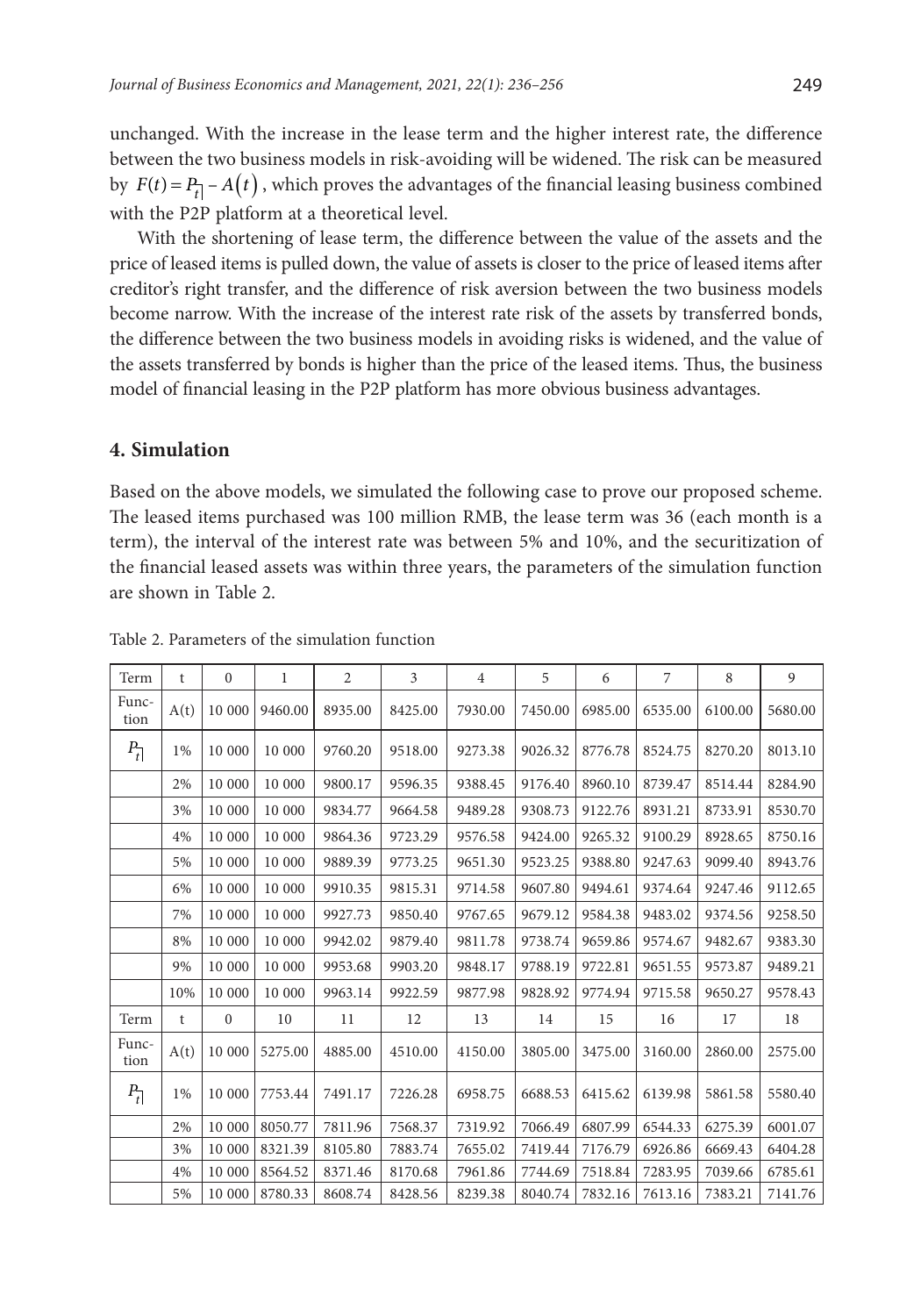|  | End of Table 2 |
|--|----------------|
|--|----------------|

| Term               | t    | $\boldsymbol{0}$ | 10      | 11      | 12      | 13      | 14      | 15      | 16      | 17      | 18      |
|--------------------|------|------------------|---------|---------|---------|---------|---------|---------|---------|---------|---------|
| Func-<br>tion      | A(t) | 10 000           | 5275.00 | 4885.00 | 4510.00 | 4150.00 | 3805.00 | 3475.00 | 3160.00 | 2860.00 | 2575.00 |
|                    | 6%   | 10 000           | 8969.76 | 8818.29 | 8657.73 | 8487.54 | 8307.14 | 8115.92 | 7913.22 | 7698.36 | 7470.60 |
|                    | 7%   | 10 000           | 9134.33 | 9001.46 | 8859.29 | 8707.17 | 8544.40 | 8370.23 | 8183.88 | 7984.47 | 7771.12 |
|                    | 8%   | 10 000           | 9275.98 | 9160.08 | 9034.91 | 8899.73 | 8753.73 | 8596.05 | 8425.75 | 8241.83 | 8043.20 |
|                    | 9%   | 10 000           | 9396.92 | 9296.33 | 9186.68 | 9067.17 | 8936.89 | 8794.90 | 8640.12 | 8471.42 | 8287.53 |
|                    | 10%  | 10 000           | 9499.41 | 9412.49 | 9316.88 | 9211.70 | 9096.01 | 8968.74 | 8828.75 | 8674.77 | 8505.38 |
| Term               | t    | $\boldsymbol{0}$ | 19      | 20      | 21      | 22      | 23      | 24      | 25      | 26      | 27      |
| Func-<br>tion      | A(t) | 10 000           | 2305.00 | 2050.00 | 1810.00 | 1585.00 | 1375.00 | 1180.00 | 1000.00 | 835.00  | 685.00  |
| $P_{\overline{t}}$ | 1%   | 10 000           | 5296.40 | 5009.56 | 4719.86 | 4427.26 | 4131.73 | 3833.25 | 3531.79 | 3227.30 | 2919.78 |
|                    | 2%   | 10 000           | 5721.26 | 5435.86 | 5144.75 | 4847.82 | 4544.95 | 4236.03 | 3920.92 | 3599.51 | 3271.68 |
|                    | 3%   | 10 000           | 6131.18 | 5849.88 | 5560.15 | 5261.72 | 4954.34 | 4637.73 | 4311.63 | 3975.75 | 3629.79 |
|                    | 4%   | 10 000           | 6521.39 | 6246.60 | 5960.82 | 5663.61 | 5354.51 | 5033.05 | 4698.73 | 4351.04 | 3989.44 |
|                    | 5%   | 10 000           | 6888.23 | 6622.03 | 6342.52 | 6049.04 | 5740.88 | 5417.31 | 5077.56 | 4720.83 | 4346.26 |
|                    | 6%   | 10 000           | 7229.19 | 6973.28 | 6702.03 | 6414.49 | 6109.71 | 5786.64 | 5444.18 | 5081.18 | 4696.40 |
|                    | 7%   | 10 000           | 7542.82 | 7298.55 | 7037.17 | 6757.50 | 6458.26 | 6138.06 | 5795.46 | 5428.87 | 5036.61 |
|                    | 8%   | 10 000           | 7828.68 | 7596.99 | 7346.77 | 7076.53 | 6784.68 | 6469.47 | 6129.05 | 5761.40 | 5364.33 |
|                    | 9%   | 10 000           | 8087.09 | 7868.62 | 7630.48 | 7370.90 | 7087.97 | 6779.57 | 6443.41 | 6077.01 | 5677.62 |
|                    | 10%  | 10 000           | 8319.05 | 8114.10 | 7888.64 | 7640.64 | 7367.84 | 7067.77 | 6737.68 | 6374.58 | 5975.18 |
| Term               | t    | $\boldsymbol{0}$ | 28      | 29      | 30      | 31      | 32      | 33      | 34      | 35      | 36      |
| Func-<br>tion      | A(t) | 10 000           | 550.00  | 430.00  | 325.00  | 235.00  | 160.00  | 100.00  | 55.00   | 25.00   | 10.00   |
| $P_{\overline{t}}$ | 1%   | 10 000           | 2609.18 | 2295.47 | 1978.63 | 1658.61 | 1335.40 | 1008.95 | 679.24  | 346.24  | 9.90    |
|                    | 2%   | 10 000           | 2937.29 | 2596.21 | 2248.30 | 1893.44 | 1531.49 | 1162.29 | 785.71  | 401.60  | 9.80    |
|                    | 3%   | 10 000           | 3273.45 | 2906.42 | 2528.38 | 2139.00 | 1737.94 | 1324.85 | 899.36  | 461.11  | 9.71    |
|                    | 4%   | 10 000           | 3613.37 | 3222.26 | 2815.51 | 2392.49 | 1952.55 | 1495.01 | 1019.16 | 524.29  | 9.62    |
|                    | 5%   | 10 000           | 3952.96 | 3540.00 | 3106.38 | 2651.09 | 2173.03 | 1671.07 | 1144.02 | 590.61  | 9.52    |
|                    | 6%   | 10 000           | 4288.53 | 3856.19 | 3397.90 | 2912.12 | 2397.20 | 1851.37 | 1272.80 | 659.52  | 9.43    |
|                    | 7%   | 10 000           | 4616.91 | 4167.82 | 3687.29 | 3173.13 | 2622.98 | 2034.31 | 1404.44 | 730.48  | 9.35    |
|                    | 8%   | 10 000           | 4935.50 | 4472.36 | 3972.17 | 3431.96 | 2848.54 | 2218.45 | 1537.94 | 803.00  | 9.26    |
|                    | 9%   | 10 000           | 5242.29 | 4767.78 | 4250.57 | 3686.80 | 3072.30 | 2402.49 | 1672.40 | 876.60  | 9.17    |
|                    | 10%  | 10 000           | 5535.83 | 5052.55 | 4520.94 | 3936.17 | 3292.93 | 2585.36 | 1807.03 | 950.87  | 9.09    |

# **4.1. Simulation of the changing trend of the interest rate**

Assuming that the term of lease is  $t = 36$  and the initial price of the leased items is  $A = P_{\overline{0}} = 10000$ , in the actual case, the investment of the financial leasing platform is then within three years, and the interval of the interest rate is between 5% and 10%, we performed a simulation for the assets value function  $P_{\overline{t}} = R \cdot p_{\overline{n-t}}$  and the price of leased items function

$$
A(t) = \left[ A - \sum_{t=1}^{n} D_{\overline{t}} \right].
$$
 The result is shown in Figure 4.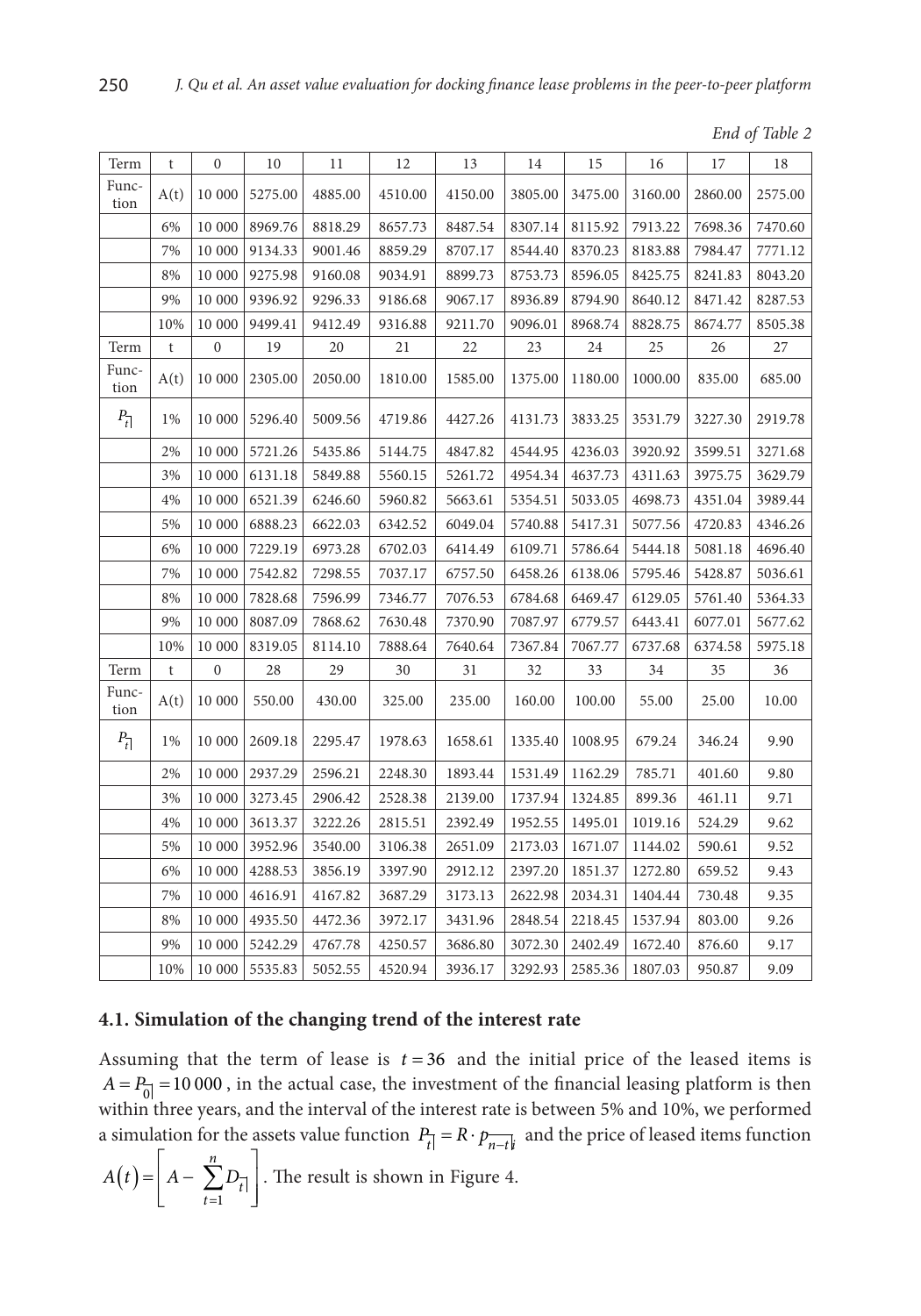

Figure 4. Simulation of the changing trend of parameters of the interest rate

Figure 4 shows that when the interest rate rises from 1% to 10%, the value of leased assets also grows up with its growth, and with the increase of function curve radian shows that the gap between the value of leased assets and the price of leased items would be widening. It proves that two business modes with and without P2P financial leasing have different risks, the business model of financial leasing with P2P platform has more obvious business advantages to reduce the risk.

#### **4.2. Simulation of the changing trend in the parameters of the lease term**

The assumption was made that the initial price of the leased assets is  $A = P_{0} = 10000$  and the interest rate is  $i = 10\%$ . The lease term is set at  $t = 12$ ,  $t = 24$ , and  $t = 36$ , while the corresponding investments of the financial leasing platform are one-year, two-year, and threeyear, respectively. Based on this, we performed a simulation for the assets value function

 $P_{t|} = R \cdot p_{\overline{n-t}|i}$  and the function of the leased items  $A(t) = \begin{bmatrix} A - \sum_{t=1}^{\infty} A_t \end{bmatrix}$  $\frac{n}{2}$  $=\left[ A-\sum_{t=1}D_{\overline{t}}\right]$ 1 – *n*  $\sum_{t=1}$ <sup>t</sup>  $A(t) = |A - \sum D_{\overline{t}}|$ . The result is shown in Figure 5.

Figure 5 shows that it has the trend of widening the gap between the value of leased assets and the price of leased items when the lease term is extended from 12 terms to



Figure 5. Simulation of the changing trend of parameters of the lease term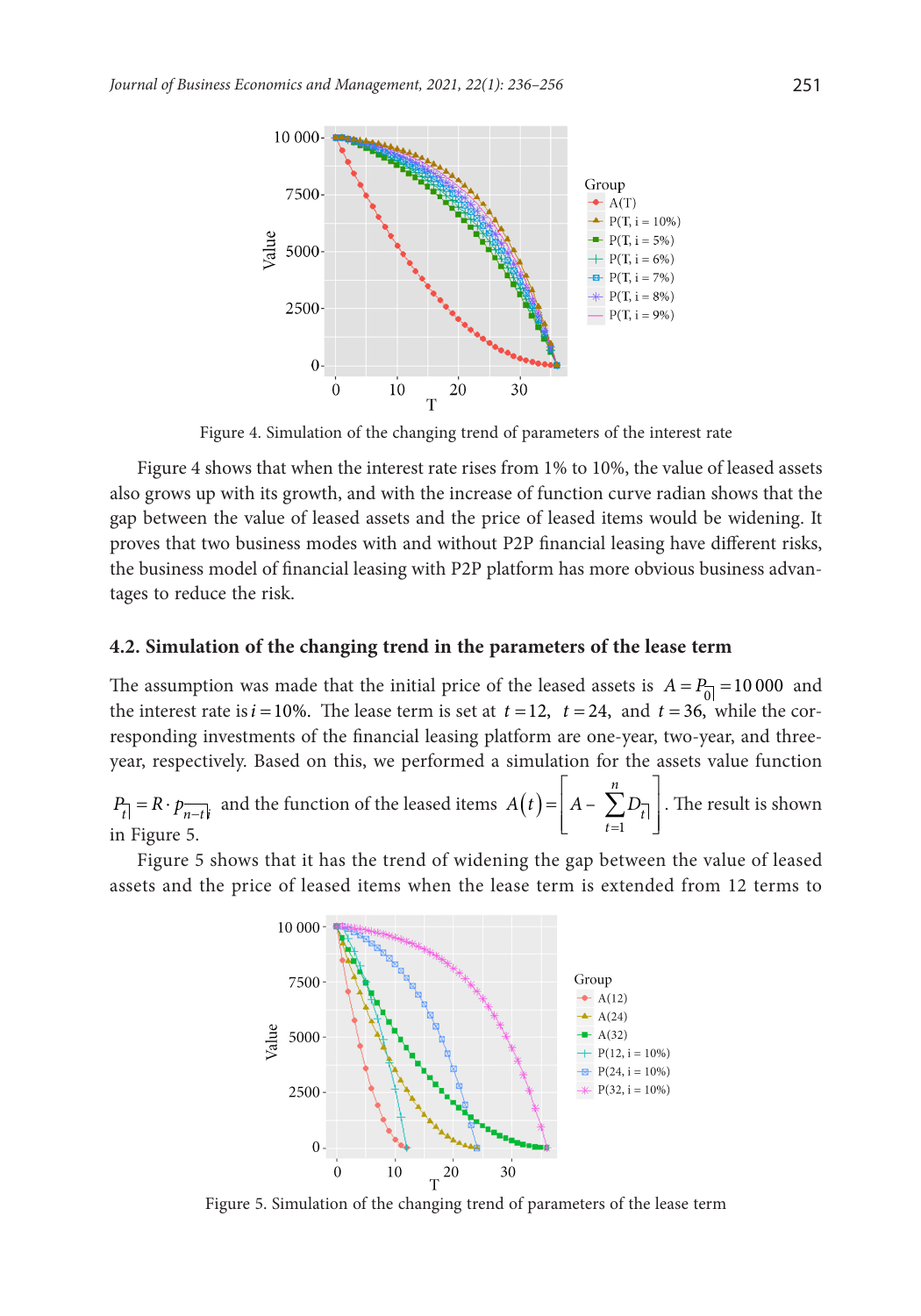36 terms. The widening gap implies the differences in the ability to take risks between the two business modes. As we know, the classical theory of interest rate risk describes that the longer the time, the higher the interest rate risk of the asset and the biggest function of P2P is to diversify the risk of investment and avoid throwing eggs in one basket, thus the business mode with P2P has better risk-taking ability than the business mode without P2P.

### **4.3. Simulation of the changing trend in the parameters of the interest rates and the lease term**

Based on the assumption that the initial price of the leased assets is  $A = P_0 = 10000$  and the interval of the interest rate is [0.01, 0.36] , the term of the lease *t* is set as a continuous variable with the interval of [0, 36]. We performed a three-dimensional simulation that was multi-dimensional for the leased assets value function  $P_{\vec{r}} = R \cdot p_{\vec{n} - t\vec{k}}$  and the leased items

function  $A(t)$ =  $\begin{vmatrix} n \\ n \end{vmatrix}$  $=\left[ A-\sum_{t=1}^{\infty}D_{\overline{t}}\right]$ 1 – *n*  $\sum_{t=1}^{L} t$  $A(t) = |A - \sum D_{\bar{t}}|$ . The results are shown in Figures 6(a) and 6(b).

Since the initial price of the leased items and the value of the leased assets are equal, the lessee can buy the assets to have the ownership according to the residual value of the leased items when the business transaction is finished. At this time, the value of the price of the leased items corresponds to the value of the leased assets. Therefore, combining the changing trend of lease term and interest rate, we can simulate these two functions in threedimensional space as shown in Figure 7.

Figure 6 (a), 6 (b) and Figure 7, which results through practical data simulation and 3d graphics surface simulation. Figure6 (a) illustrates the price of leased items  $A(t)$  is monotone smooth declining, the surface shows a concave tendency of smoothness. And Figure 6 (b) shows the value of the leased assets  $P_{t}$  on the surface present convex tendency, and with the increasing rate of return and terms, the curved surface of the crown is more obvious with the increase of interest rate and the lease term. Figure7(a) and Figure7(b) indicate that when the lease term is longer and the interest rate is higher, the difference between the two function surfaces is larger. Thus, the business model of financial leasing in the P2P platform has more obvious business advantages.



Figure 6. Simulation of  $A(t)$  (a); simulation of  $P_{\vec{t}}$  (b)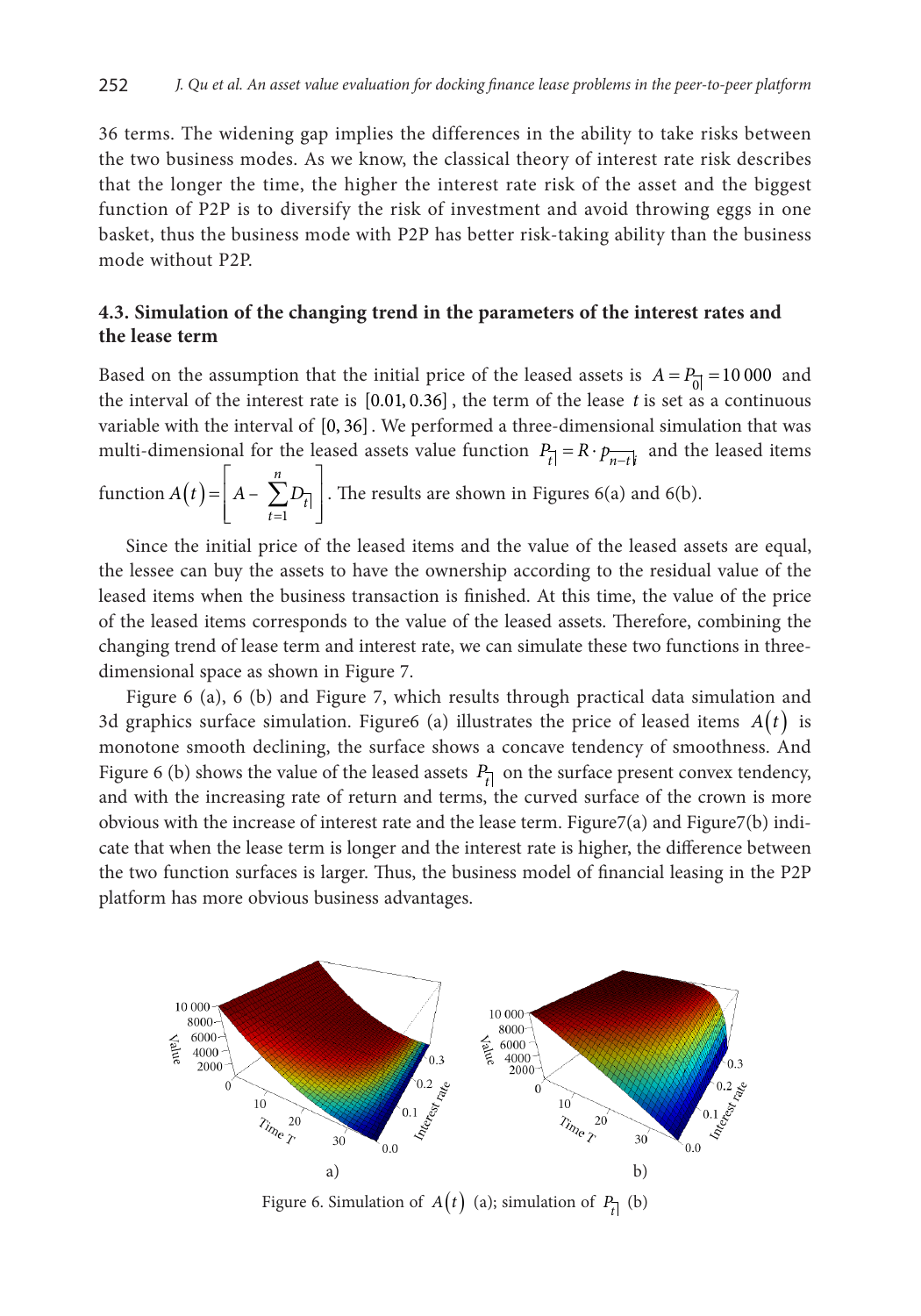

Figure 7. Simulation of  $A(t)$  (a); simulation of  $P_{\vec{t}}$  (b) in 3D modeling

#### **Conclusions**

Based on the preceding literature, this paper compares and summarizes three different financial leasing modes in the P2P platforms, including the traditional mode, the assignment of proceeds mode, and the debt cession mode. The debt transfer mode, in particular, has the ability to resist risks, therefore reducing the degree of asset specificity and the transaction costs. Moreover, through the transfer of the creditor's rights, investors have reduced their limitations and promoted the conversion of current consumption into platform storage savings. The mode is important for market transactions because it provides the best economic characteristics.

From the perspective of the economic transaction process and transaction costs, this paper takes into account the difference between the leased assets value and the leased items price under the conditions of multi-period, variable, and continuous changes in the parameters of interest rate changes for reducing the risk of financing lease docking in the P2P platform. Our research model is more suitable for the P2P environment, with its many participants, than is the previous design of the financial leasing model, which involves a single cycle, discontinuous and fixed investments. This research result can be applied to solving the risk management problem of financial leasing and to guaranteeing the benefits of all participants in the P2P platform.

Through the equilibrium and dynamic analysis of microeconomics, the paper verifies that the value of the price function of the leased items is always lower than that of the value function of the leased assets. With the increase in the lease term *t* and the higher interest rate *i* , the difference between these two functions has become steadily greater. The risk of the leased assets held by the P2P platform and the transfer through the creditor's right to invest is lower than for the traditional mode where the P2P platform includes mortgage-backed funding by investors, while the revenue of the platform remains unchanged.

As a result of leasing physical depreciation presents a trend of smooth decline, financing lease companies that hold the same lease can transfer creditor's rights through the P2P in the business of the actual financial leasing industry. In which way, the amount of funds obtained through P2P debt transfer mode is higher than that obtained through mortgage. And the value of assets held by P2P platforms after the transfer of creditor's rights is higher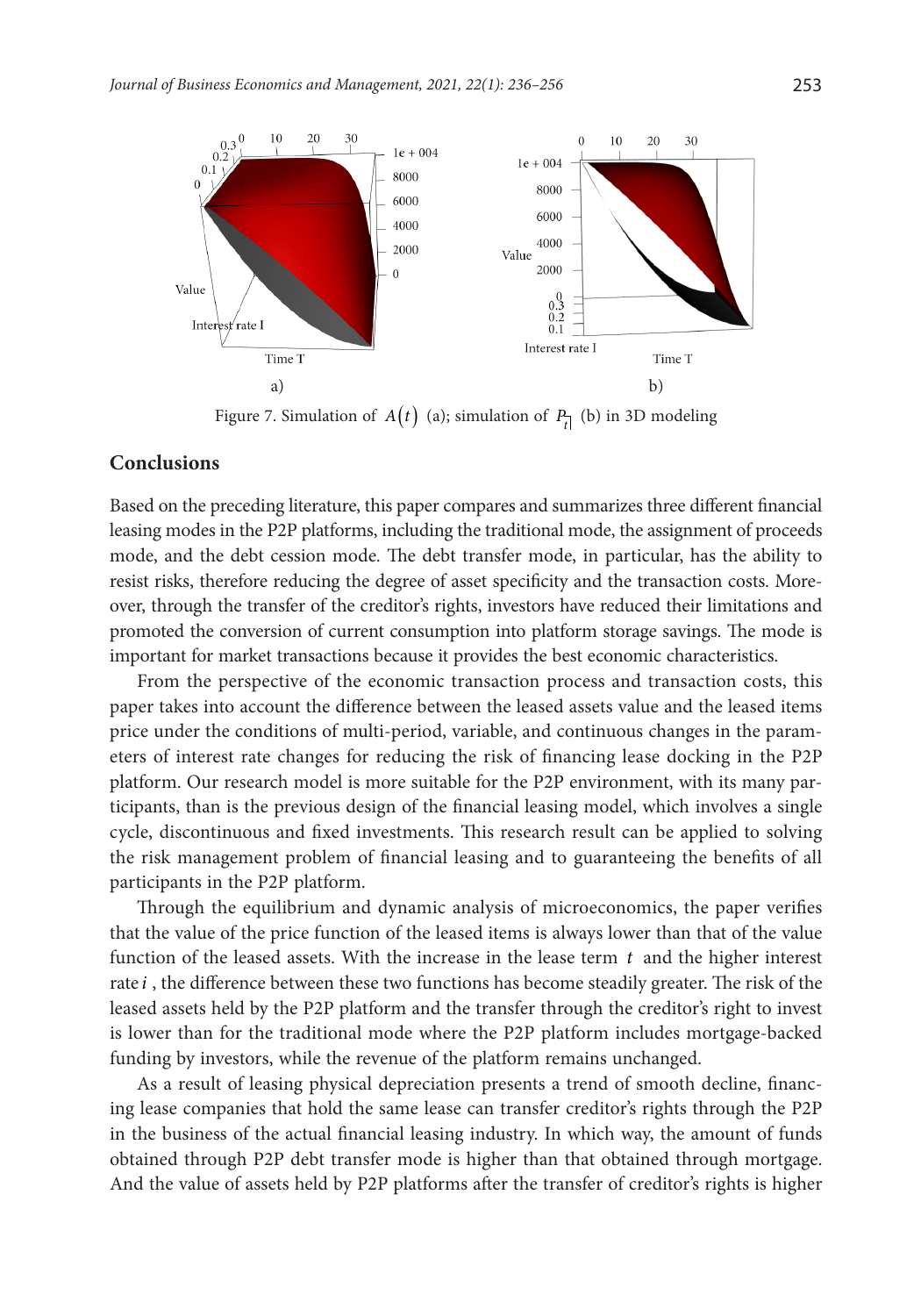than the price of real assets held by lease items. The business advantages of P2P platforms and financial leasing companies through the transfer of creditor's rights and asset securitization is significantly better than the way of obtaining funds through mortgage.

In theoretically, our research further verifies the classic conclusion of the *Macaulay Duration Interest Rate Risk Theory* that the longer the maturity of securities is, the lower the yield rate is and the higher the risk of interest rate is. And it broadens the application scope of risk utilization in financial leasing and P2P platforms. In practice, the emergence of debt cession in P2P platforms makes investors' funds more flexible and gives them more security and freedom in their choices. Clearly, there are now more and more long-term targets for online loan platforms. If a platform does not have the transfer of the creditor's rights, then investors cannot withdraw from the platform if they need funds, and they cannot withdraw from the project when they have security considerations. This seriously affects the experiences of investors. The debt cession mode can give investors the feeling that they are independent heads and the perception that their asset security is stronger than with the other modes. In addition, the cost of debt financing is low, and obtaining the financing is quick. The debt cession mode is also likely to give companies more tax breaks and can increase a firm's return on capital by reducing the total capital.

Due to the limitation of time and resources, there are still some places not explored in this paper. on the one hand, The fifth part of this paper refers to the benchmark interest rate of loan when defining the return rate of the assets in P2P platform, which is limited to the premise that the function return rate does not fluctuate randomly and the cash flow does not change with time within the term of securities. On the other hand, when the paper set the interest rate and the lease term variables and carried out the function simulation, it is assumed that the change of leased assets is within a certain period, and the factors such as term structure of interest rate, individual behavior of investors and breach of agreement have not been considered. Therefore, it is worth further study to enrich the hypothesis and improve the function curve simulation.

In addition to the above contributions, this study opens up several research opportunities for future work. It is well known that financial leasing business transactions often last for long periods of time, financial leasing companies invest large amounts of capital and have long recovery cycles, while the main targets of the Internet platform are small and medium investors, who have high requirements for the safety of the funds and for quick returns. The question of how to achieve an effective configuration within a specific time period is a valuable research issue. Meanwhile, the future work can consider the investor behavior, limited rationality and opportunity investment in economics, the influence of the term structure of interest rates on the pricing of the platform assets, and the fact that the expected return on platform assets may change along with changes in the benchmark lending interest rates and cross-border leasing rates.

### **Funding**

This work was supported by the National Natural Science Foundation of China [grant number 71901075,71671048], the MOE Layout Foundation of Humanities and Social Sciences[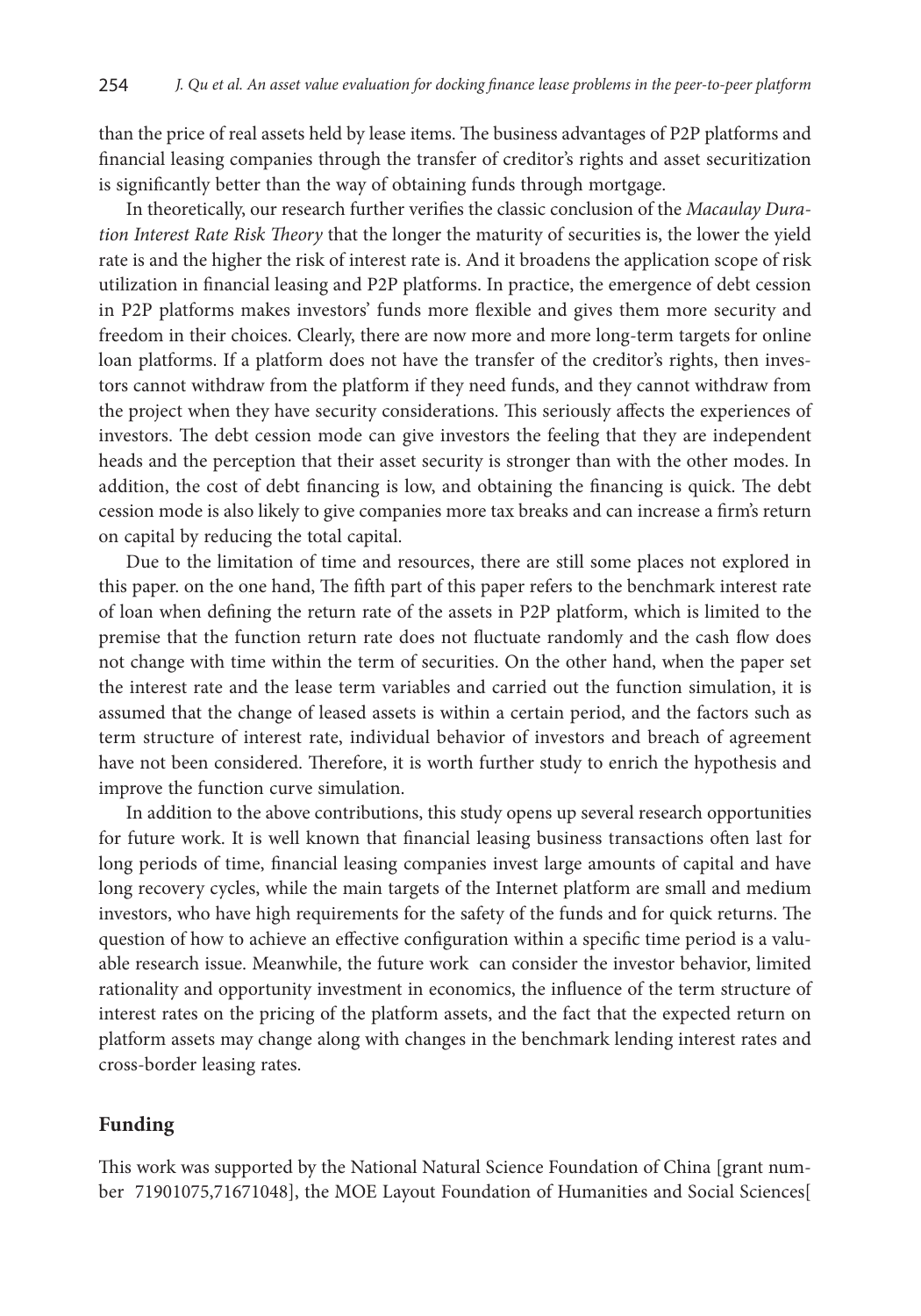grant number 19YJCZH278], the Natural Science Foundation of Guangdong Province [grant number 2020A151501507] and Co-Construction Project of Philosophy and Social Science Planning Discipline in Guangdong Planning Office of Philosophy and Social Science [grant number GD18XGL37].

## **References**

- Azar, Y., Bartal, Y., Feuerstein, E., Fiat, A., Leonardi, S., & Rosen, A. (1999). On capital investment. *Algorithmica*, *25*(1), 22–36. <https://doi.org/10.1007/PL00009281>
- Bachmann, A., Becker, A., Buerckner, D., & Funk, B. (2011). Online peer-to-peer lending: A literature. *Journal of Internet Banking and Commerce*, *16*, 1–18.
- Ceyhan, S., Shi, X., & Leskovec, J. (2011). Dynamics of bidding in a P2P lending service: Effects of herding and predicting loan success. In *Proceedings of the 20th international conference on World wide web* (pp. 547–556). ACM. <https://doi.org/10.1145/1963405.1963483>
- Chen, X., Zhou, L., & Wan, D. (2016). Group social capital and lending outcomes in the financial credit market: An empirical study of online peer-to-peer lending. *Electronic Commerce Research and Applications*, *15*, 1–13. <https://doi.org/10.1016/j.elerap.2015.11.003>
- Dai, W., Dong, Y., & Zhang, X. (2016). Competitive analysis of the online financial lease problem. *European Journal of Operational Research*, *250*(3), 865–873. <https://doi.org/10.1016/j.ejor.2015.10.020>
- El-Yaniv, R., Kaniel, R., & Linial, N. (1999). Competitive optimal on-line leasing. *Algorithmica*, *25*(1), 116–140. <https://doi.org/10.1007/PL00009279>
- El-Yaniv, R., & Karp, R. M. (1997). Nearly optimal competitive online replacement policies. *Mathematics of Operations Research*, *22*(4), 814–839. <https://doi.org/10.1287/moor.22.4.814>
- Freedman, S., & Jin, G. Z. (2017). The information value of online social networks: lessons from peerto-peer lending. *International Journal of Industrial Organization*, *51*, 185–222. <https://doi.org/10.1016/j.ijindorg.2016.09.002>
- Fenwick, M., McCahery, J. A., & Vermeulen, E. P. (2018). Fintech and the financing of SMEs and entrepreneurs: From crowdfunding to marketplace lending. In D. Cumming & L. Hornuf (Eds.), *The economics of crowdfunding* (pp. 103–129). Palgrave Macmillan. [https://doi.org/10.1007/978-3-319-66119-3\\_6](https://doi.org/10.1007/978-3-319-66119-3_6)
- Galloway, I. (2009). Peer-to-peer lending and community development finance. *Community Investments*, *21*(3), 19–23.
- Guo, Y., Zhou, W., Luo, C., Liu, C., & Xiong, H. (2016). Instance-based credit risk assessment for investment decisions in P2P lending. *European Journal of Operational Research*, *249*(2), 417–426. <https://doi.org/10.1016/j.ejor.2015.05.050>
- Gao, G. X., Fan, Z. P., Fang, X., & Lim, Y. F. (2018). Optimal stackelberg strategies for financing a supply chain through online peer-to-peer lending. *European Journal of Operational Research*, *267*(2), 585–597. <https://doi.org/10.1016/j.ejor.2017.12.006>
- Herrero-Lopez, S. (2009). Social interactions in P2P lending. In *Proceedings of the 3rd Workshop on Social Network Mining and Analysis* (p. 3). ACM. <https://doi.org/10.1145/1731011.1731014>
- Herzenstein, M., Dholakia, U. M., & Andrews, R. L. (2011). Strategic herding behavior in peer-to-peer loan auctions. *Journal of Interactive Marketing*, *25*(1), 27–36. <https://doi.org/10.1016/j.intmar.2010.07.001>
- Karp, R. M. (1992, August). On-line algorithms versus off-line algorithms: How much is it worth to know the future?. In *Proceedings of the IFIP 12th World Computer Congress on Algorithms, Software, Architecture – Information Processing '9*2 (Vol. 1, pp. 416–429). North-Holland Publishing Co.